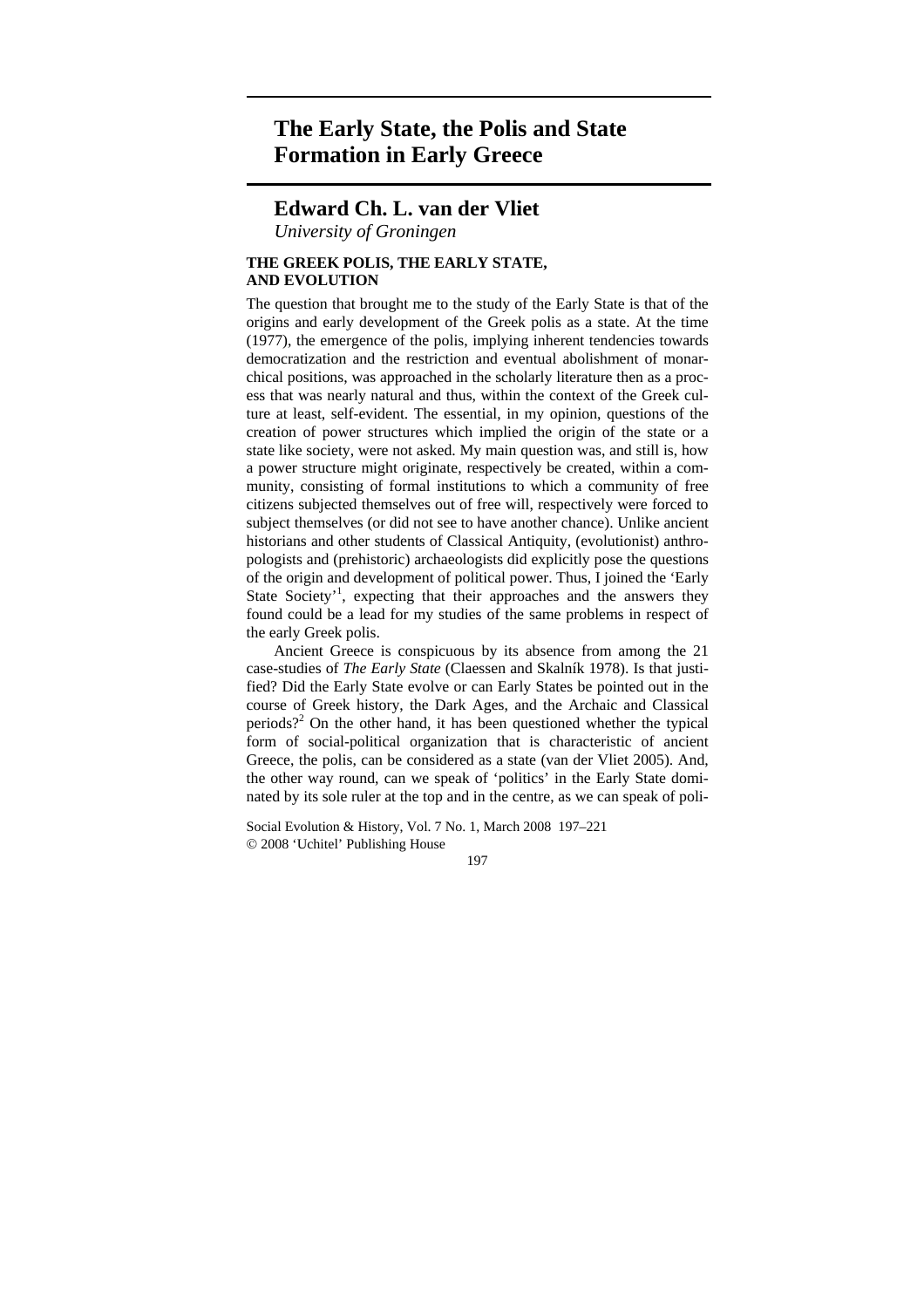tics in the Greek polis, and in the way we are accustomed with it, as a system of collective decision-making on matters relating to the common interest? These and related questions confront those who want to study the political systems of classical Greece in the perspective and departing from the Early State concept. The focus of the Early State is its centre at the top, where we find a ruler. In the polis, the centre is empty, in the midst of the circle of citizens, who are (in principle and theory) equals, and on the same level as they are. The polis is made up by its citizens, who are both its constituent parts and form it. Its frame is made by its institutions and laws. Like the Early State, the polis is a stratified society, the defining distinction being that between the free and 'equal', who are economically self-subsisting and independent, and the (chattel) slaves, who can be bought and sold. The free citizens are not the majority of the population, while actually among them a small minority of wealthy opposed the majority of *mesoi* (those of the middle, the middling) and poor. The homologue of 'extended kinship relations' in the polis is the *oikos*, the 'house' or 'household' of the citizen, the (landed) possessions on which he subsists, including his farm animals and slaves, and the others who belong to it, his relatives with whom he lives and who are dependent on him and his *oikos* – his wife and children, and occasionally a sibling or old father.

The best description or definition of the polis as a state is that of a 'citizens-state' (Runciman 1990; Hansen 1993b and most recently 2006; van der Vliet 2005). Berent, who denies the statehood of 'the' polis, including even classical Athens, underrates that aspect which in my opinion is essential, that of the structural exercise of legitimate power through institutions (Berent 2006). I am, however, less interested in the precise definition of various stages in a classification than in the development and change of political systems, that is the processes of their internal dynamics, which means, in respect of the Early State in particular, or emerging states in general, the analysis and study of state formation and the further evolution of the state. In that respect two evolutionist models have been proposed about the time that the idea of the 'Early State' appeared which have set the debate of the following decades. The first is the one proposed by Fried, who emphasizes the evolution from a ranked to a stratified society but who elaborates less on the rise of the state within a stratified society (Fried 1967), and the second the one proposed by Service, who emphasizes the transition from chiefdom to state, which, in his view, is expressively seen as a break (Service 1975). This second model in particular creates room for the Early State concept. In agreement with Weber's definition the connection of the state with the legitimated monopoly of enforcement (Weber 1976: 516) also in the Early State approach this con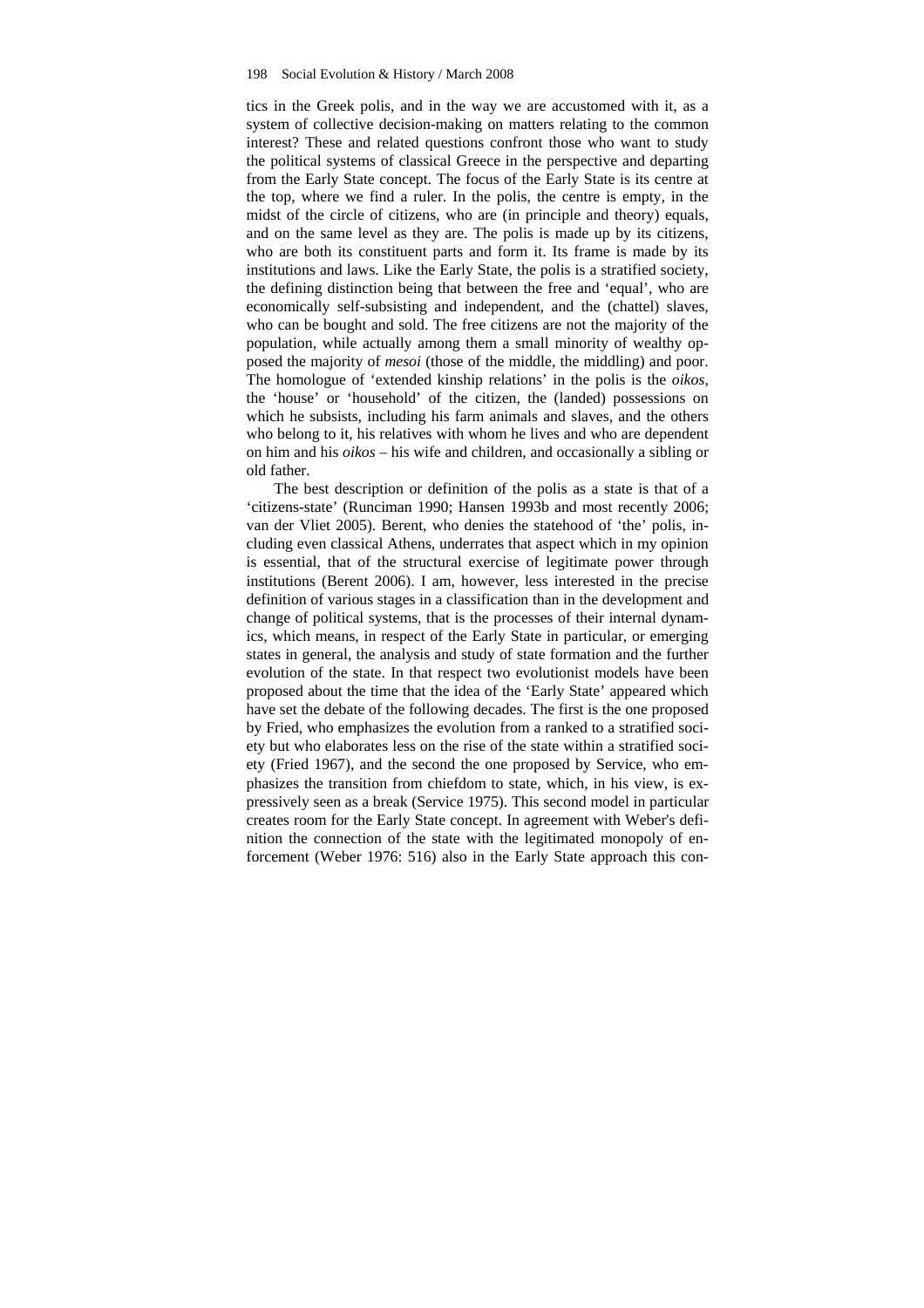nection distinguished the state from a stateless society. I agree that this is fundamental, and that this approach also fruitfully can (and should) be applied to the study of the state and state formation in the Greek polis. On the other hand, however, regarding the Greek polis Fried's model seems to suit better the developments in early Greece, but especially in respect of the particular moment and process of state formation within a stratified society it is much less specifically elaborated and thus offers a less clear direction of research than Service's views. Besides, I do not think that the debate whether the Dark Age society preceding the polis and from which the polis emerged and which ancient historians commonly indicate as the 'Homeric' society, should be defined as a 'big man' society or one of chiefdoms, brings us much further (see on the Homeric *basileus* in particular Ulf 1990 and van Wees 1992; chiefs *e.g.,* Ferguson 1991, and for the stressing of big manlike features *e.g.,* Donlan 1982, 1999). The matter is complicated by the fact that studies of the last decades have demonstrated that the impression given by Finley of the Homeric society as primitive or weakly developed (Finley 1967), must be seriously corrected and readjusted. Besides, the polis has been called a 'dead end' in the perspective of the evolution of political systems and the state (Runciman 1990). Whether that view is justified, remains a matter of debate and depends on what is considered as 'evolution', but it cannot be denied that the polis obviously escapes from the cyclical pattern of growth, collapse or devolution and re-emergence which seems to be typical of quite a number of Early States.

Yet there are several reasons which, I think, justify the choice of the 'Early State option' as a point of departure of the study of the origin of the state in the polis. First, the subsequent stages of types of the evolution of the 'Early State' distinguished by Claessen make evident along which lines and by which processes in his view state formation takes place (Claessen 1978: 589–593). These are a concrete point of departure. Besides, they show how the entire process is based on the general aspects of legitimation of political power (social inequality), formalization of social and political relations, and changing economic relations. Second, the early State concept suits well the study of processual developments as propagated then by the 'new archaeology', like the study of processes of social stratification, of the complexity and centralization of settlement systems (in line with Central Place Theory), and patterns of the distribution of both common goods and status goods (cf. the Early State Module: Renfrew 1975: 12–21). Third, we should not overlook the fact that 'kings' are explicitly spoken of in the (proto) history of the Greek polis, in particular in the traditions relating their early history. Early State-like features thus may have not been completely absent in early Greek society.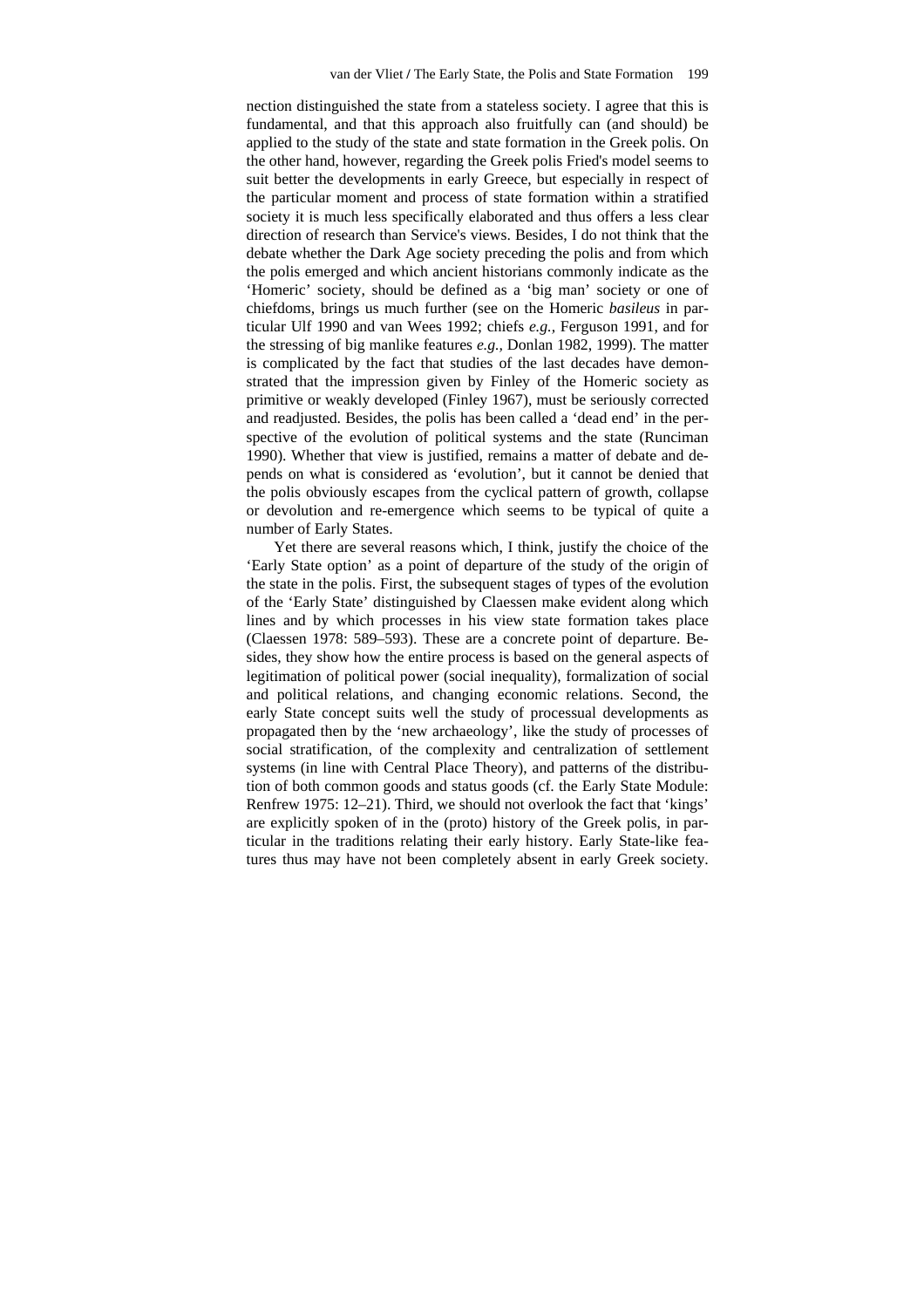That brings me to my fourth argument, that there is nothing, in principle, against looking for 'Early State features' in the history of the Greek poleis. The explanation of their absence, weakness or ephemeral character may be illuminating and clarifying. It is just the 'comparer l'incomparable' (Détienne 2000a) that deepens our insight, pointing out what is specific and particular in various cultures and periods, and thereby making general developments and features better visible.

The central question for me is and was, however, expressly not the construction of a typology, but rather the process(-es) of state formation, that is the dynamics of societal evolution, how one form of socialpolitical organization changes into another one. In this respect we think in the first place of processes of centralization and hierarchization as a result of increasing societal complexity. Recently and increasingly, however, other ways of societal evolution are pointed out which are alternatives to the evolution of centrality and hierarchy and which, in my opinion, best can be characterized as 'corporate strategies' or 'institution building' (Blanton *et al*. 1996; Blanton 1998; Feinman 1995; on 'heterarchy' Crumley 1995). Within this general evolution I emphasize the distinction of more specific processes. At the time I mentioned 'structural differentiation', 'institutionalisation', and 'formalisation' (van der Vliet 1980). As for the last, I now would prefer 'bureaucratization', or rather make use of Weber's terms of the '*Vergesellschaftung*' of '*Herrschaftsbeziehungen*' (Weber 1976: 570). The discussions in the 'Early State Society' at its first meetings emphasized the central importance of a fourth process that of legitimation, defined as the social process whereby legitimacy is acquired. That was the theme of our second meeting (Hagesteijn and van der Vliet 1981), and has dominated many subsequent discussions. The continuity of legitimate power, that is the transfer of political positions to successors by institutional means, thereby confirming the continuity of the institutions, is essential in this respect.

That does not alter the fact, that if we want to study a pathway, we must be clear about where to depart from and where to go to. That brings us back to the matter of the definition of types and typologies, and thus to the discussion what makes a state differ from a chiefdom, an 'inchoate' Early State from a 'complex' chiefdom (as, for instance, a 'huge [Polynesian] theocracy'), and so on. In the line of this argument is the problem of the 'steps and slides', as Claessen once called it (Claessen 1981), the question whether social evolution, respectively the formation and evolution of states, occurs gradually or with discontinuous ('qualitative') bounds from one stage to another. A general answer to this question cannot be given. The course of history is often whimsical, and that what in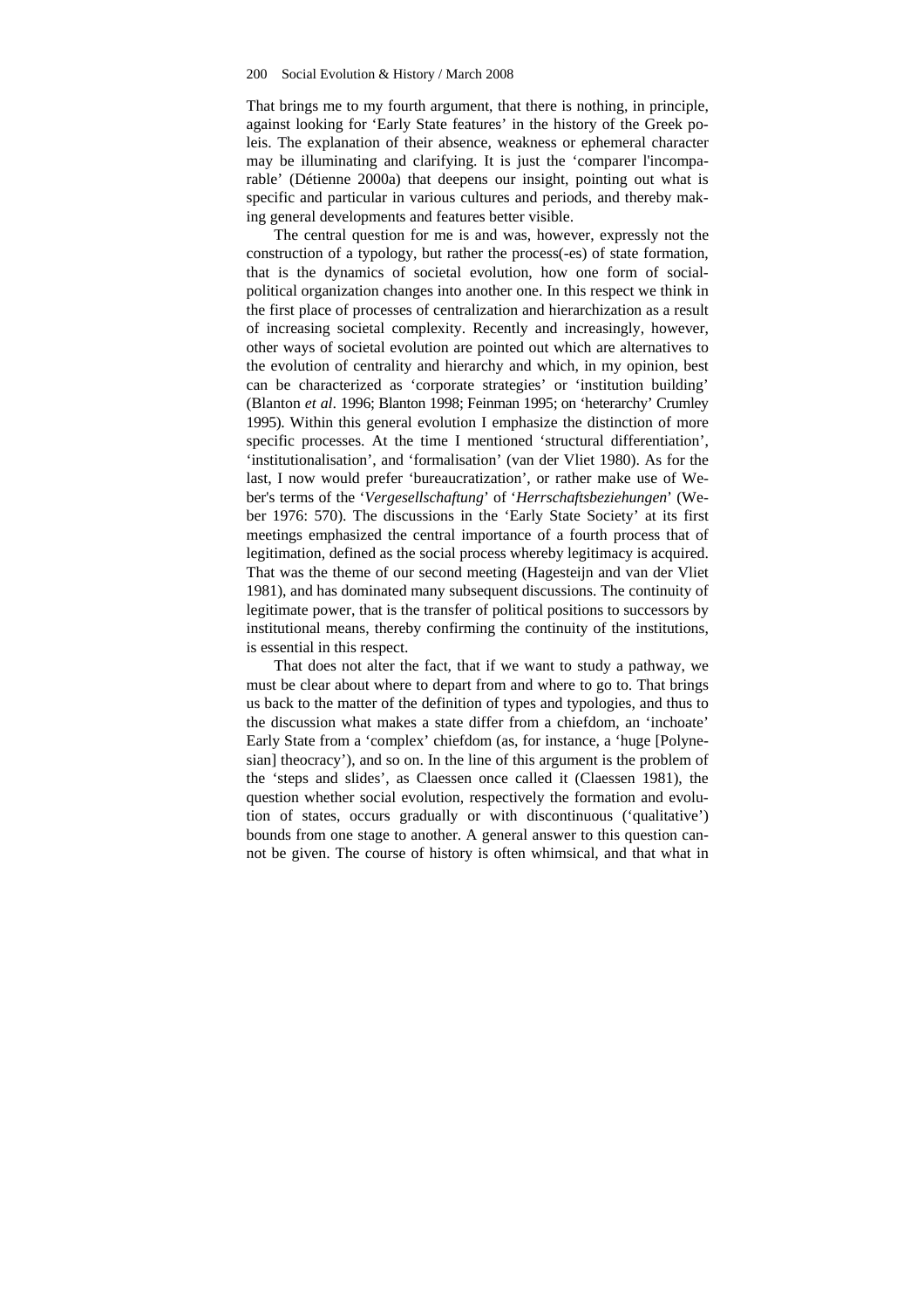one society has been the result of a gradual evolution, in another one may have happened suddenly.

#### **CITIZENS-STATES VERSUS SOLE RULERS**

An essential and ever returning question during my involvement with the 'Early State' studies was that of how much the Early State concept might or could be helpful to the study of the emergence and early evolution of the polis-state. In other words, the question also is how far the Early State concept can be applied to the early Greek polis. In this respect I have always pointed out, that the relation of polis and state is a complicated one (recently van der Vliet 2005), that a polis as such is not by definition also a state because not every polis can be called a state in our terms, and that, also within the general frame of the polis, there were states in ancient Greece that were no poleis. On the other hand, however, we should not do too much hair-splitting about that matter. There can be no doubt that the poleis in the classical period which were greater than mere villages were in effect states. As for myself, when speaking about the early evolution of the polis as state, I prefer to describe the process as the formation of the polis and the emergence of the state, the latter being both the consequence of and embedded in the former. The polis is formed by its institutions, which in their turn endowed office-holders with state like power; the process is one of an evolution in tandem; a kind of process, which, I think, occurs frequently in societal evolution, but which to my knowledge has never been studied for its own merits. I define a state by the presence of a political (administrative) organization that disposes of the structurally legitimated power which enables it, if necessarily, to use an ultimate monopoly of force (that is, it cannot be in any way legitimately resisted by force) to coerce the people into obedience.

At the head of an Early State we find a monarchical ruler, male or female. The ruler is surrounded by his advisors and assistants, high titlebearers and office-holders forming a hierarchy which is not always clearly and consistently ranked. That is: a hierarchy or ranking order exists, but its actual order may depend on context. The society of the Early State consists of *at least* two social strata, that of the rulers and that of the subjects or common people. Often, however, more than two social strata can be discerned. The administrative structure of the Early State partly is formed by positions which are ordered and ranked in respect to each other, but are simultaneously to a high degree (especially in inchoate Early States) based on personal and kin relations. The political economy of the Early State is characterized by redistribution. In particular in less developed Early States the levying of tribute and taxes occurred mainly ad hoc and unsystematically. In the majority of Early States a common and generally accepted means of exchange is absent, and contributions are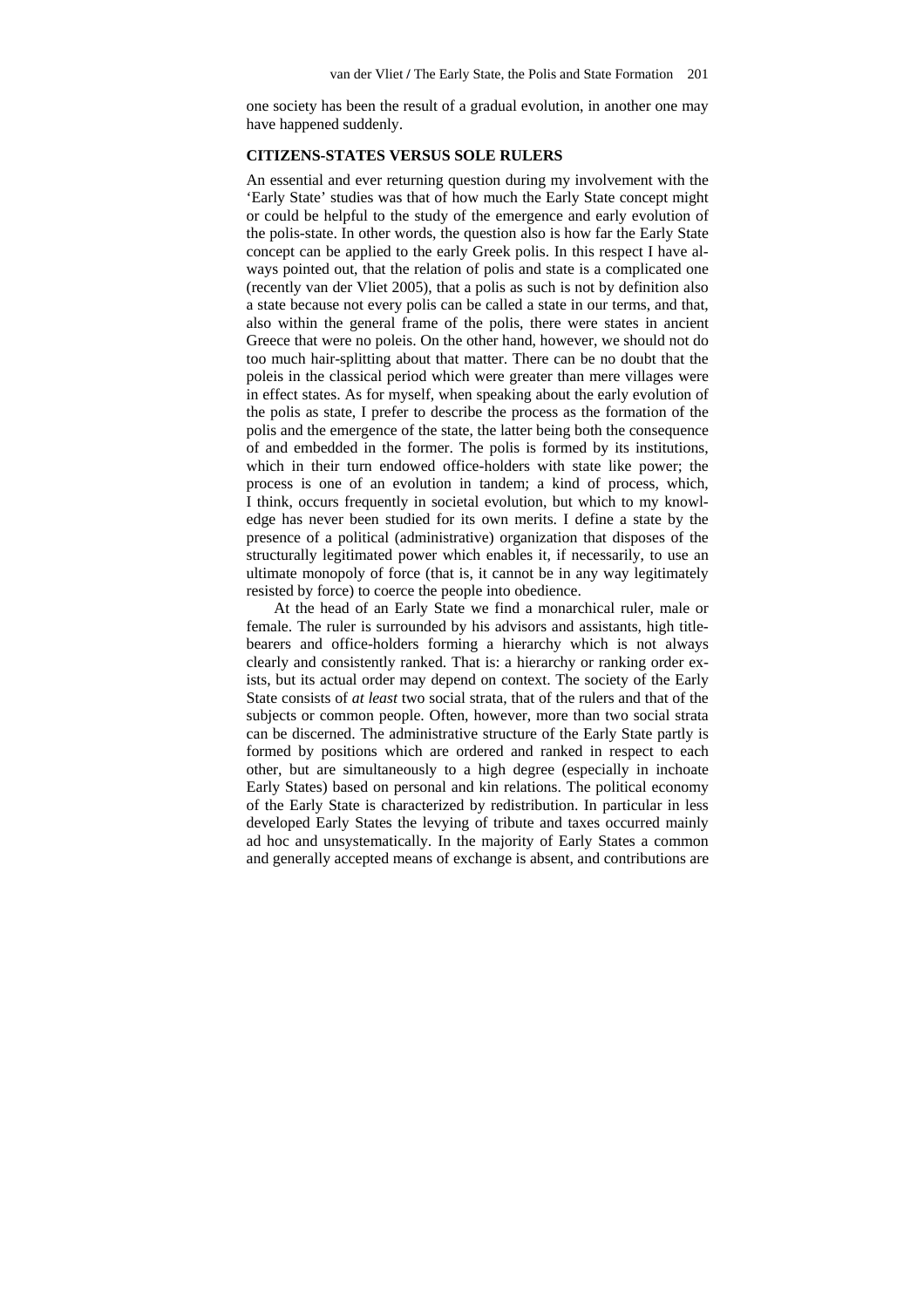consequently made *in natura*, and not unusually in the form of labor prestations. The administrative apparatus of many Early States is small. The dominant ideology of the Early State is based on the idea of reciprocity, of a mutual relationship of ruler and subject or power-holders and ruled, while actually this relationship is asymmetrical in that sense that what the rulers gave in return for the material prestations from the side of the subjects was mostly of an immaterial nature.

The Greek polis-state was a 'citizens-state'. The mutual relations of the citizens were dominated by a strictly egalitarian ethos, which, however, did not exclude the presence of sometimes considerable and important differences of wealth (usually in land) among them. Wealth often determined the degree of political influence (both formally and informally) of various categories and individual citizens and their entitlement to office-holding, which was by rotation or by turns. Besides, it must be emphasized that citizenship was the exclusive prerogative of the adult, male citizens. Citizenship was acquired by birth, in the male line. Women, the young and of course the slaves were excluded from it. The system of slavery common in ancient Greece was chattel-slavery and the majority of slaves were bought and imported from outside the Greek world. The normal way for an (unfortunate) citizen of a Greek polis to become enslaved was by being sold as a prisoner of war, but also there was a strong moral obligation on one's fellow-citizens to redeem prisoners of war. There was a strong and expressive, ideological as well as actual, connection between being a citizen and being a warrior, on foot and heavily and uniformly equipped, every man possessing and bringing his own arms, and fighting together in tight formations.

In the greater poleis the number of citizens was in the range of thousands. I think that as far as the greater poleis are concerned an estimate of between 6,000 and 10,000 gives a reasonable impression, with the exception of Athens. Classical Athens was much greater, with a total number of male and adult citizens in the order of 45,000 of whom 15,000 were 'hoplites', heavily armed citizen-warriors. The political institutions of a polis consisted of a popular assembly of, in principle, all adult male citizens, a number of annual office-holders (not uncommon on an equal footing forming boards) and a 'council' of a few hundred (80–500; varying per polis and in time) which was also periodically, that is mostly annually, renewed. The ideological principle of political citizenship was 'to rule and to be ruled in turn'. The other political tasks of the citizen(s) were to deliberate and to give counsel (and to decide, on all matters concerning the polis), and to give judgment (as a member of a jury-court on one's fellow-citizens as office-holders and their qualities and reliability in civil suits, etc.). The citizen was supposed to be able to sustain himself and his family independently, as a landowner, and the economic centre of the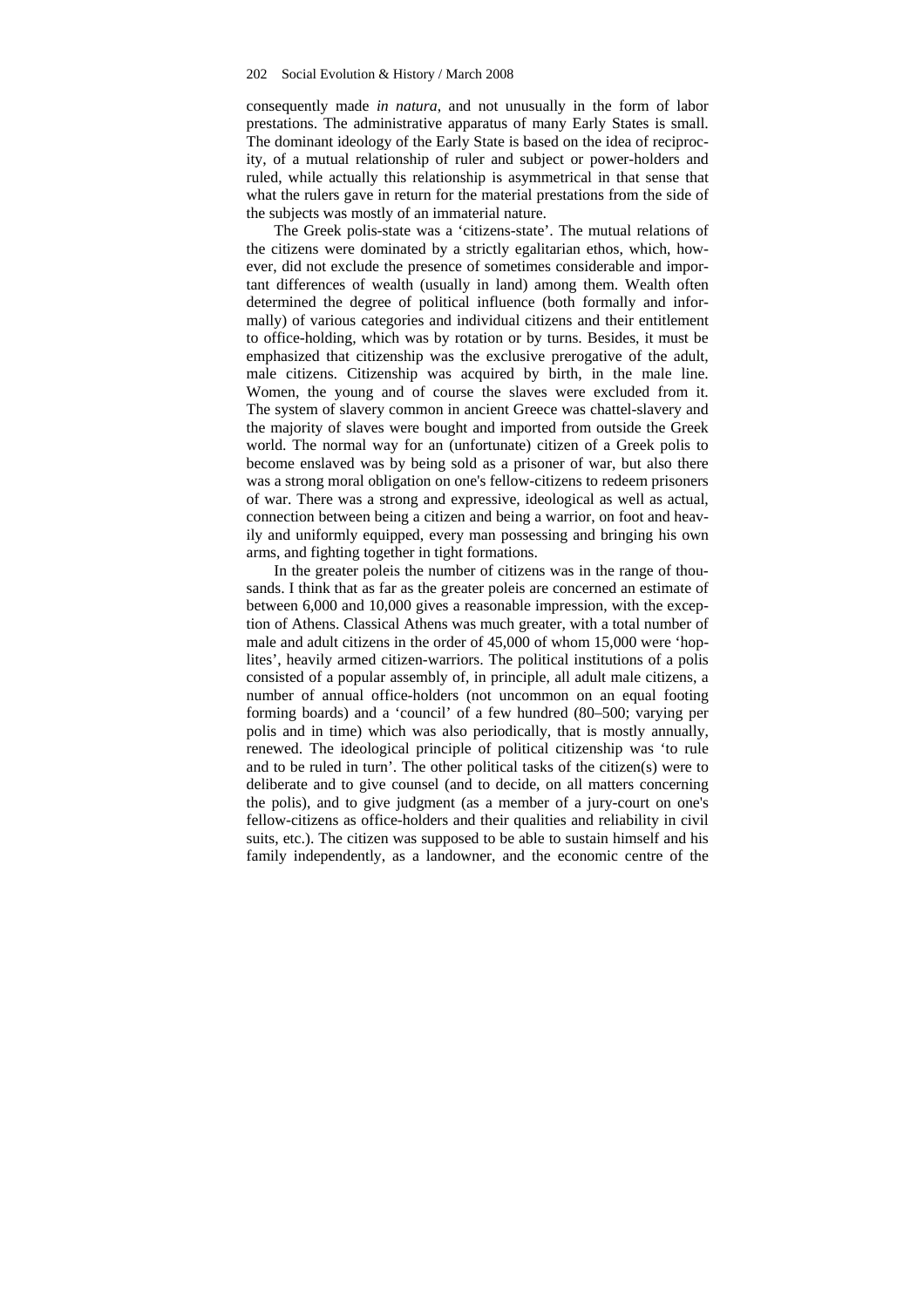polis was its market (the *agora*), which, however, was essentially a closed internal market, also for the goods that were imported. Coins, which were struck by the individual cities and bore their marks, were the general means of exchange. One was a citizen on one's own costs, which required the possession of sufficient means, in particular land. The polis got its regular income from fines, the taxation of imported and exported goods and, whenever possible, war booty. In times of emergency extraordinary contributions were demanded from the citizens, and the performance of regular and costly tasks was on a regular and annual basis distributed over the rich, who were obliged to perform them.

The details may vary from polis to polis, but the principle was everywhere the same. The dominating ideology among the citizens was egalitarian and stressed their, in principle, political equality. The political decision-making process with the routine of: proposal by individual citizens, proposal by the at that moment presiding section of the Council, decision by the Council, acceptance or rejection by the popular assembly, shows the pattern of ripples in a pond in which a stone has been thrown, not that of a pyramid with a top and a basis, but rather that of a flat pancake. It resembles the system of a 'sequential hierarchy' as it is described by Johnson (Johnson 1982). There is no centralized hierarchy with a top at the head of the administration, but boards of equal office-holders. These boards are not hierarchically ranked but function besides each other, like in a heterarchical system. The citizen, in sum, takes a part in the polis, which is a commun(al)ity – *koinonia* – of which he, as a *politès*, is one of the constituting parts. Inherent to the political system of the polis were elements and rules to prevent that one man might acquire a dominating position. Politicians were driven by ambition, and thus the over-ambitious and uncommonly influential fellow-citizen was looked upon with extra distrust, and when necessary treated that way.

#### **THE ARCHAIC TYRANNIS**

In the discussions on the 'Early State' time and again I had to observe that 'my' Greeks were different. It is revealing that Greek classical states which most remind of the Early State, Sparta and the tyrannies, were considered by other Greeks as different or in certain aspects strange (the kingship among the Spartans), or even as the negation of the polis (the *tyrannis*). A *tyrant* was a sole ruler, and *tyrannis* implies the possession of personal power and the power to coerce. Originally, however, the word did not have the strongly negative connotations which were later attached to it. Its origin is not Greek (probably from Asia Minor), which is significant; it means 'sole ruler', and *tyrants* might call themselves with the Greek word for 'king': *basileus*. They did not dispose of extended networks of kin and hierarchically ranked kin groups to support their rule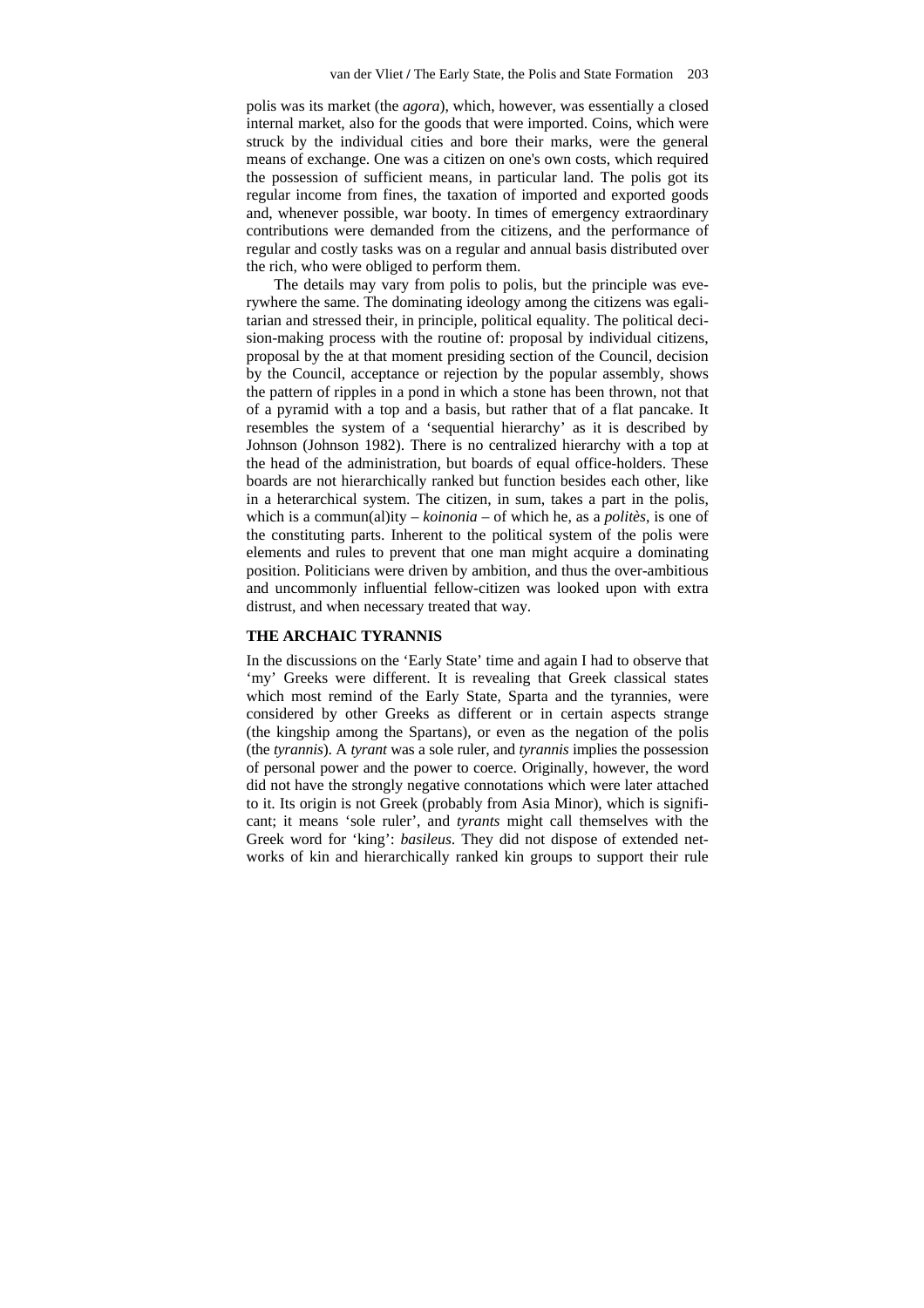because the Greek kinship system did not have a basis for it. They did not control a system of redistribution dominating the economy of the society and the means of subsistence of their subjects. They could not claim for themselves exclusively, divine or semi-divine descent, or a position that was sanctioned by the gods. The rule of a *tyrant* was personal, structurally unstable and most tyrannies did not survive the second and certainly not the third generation of rulers.

When approaching the polis in the perspective of the Early State studies, I thus first concentrated on those monarchical aspects and developments which in the political systems of early Greece were most reminding of the Early State. But even then the conclusion had to be, that much of what Early States elsewhere had in common, was absent or could not be demonstrated in early Greece. Partly that may be explained by the much smaller territorial size of the Greek political units, but partly that must have been the result of the cultural peculiarities of ancient Greek society. Besides, in this respect we must take into account that the evolution of early Greek political systems did not occur in a historical vacuum. They were preceded by the states (perhaps 'real' Early States) of the Mycenaean Late Bronze Age, which had complex settlements, palatial strongholds, an administrative apparatus of specialized scribes, an economy controlled by the palace, and rulers. This society had collapsed or disappeared in the course of the  $12<sup>th</sup>-11<sup>th</sup>$  centuries B.C., but it has left its traces in later periods, in particular in the person of the *basileus* as a local chief or headman.

When focusing on the monarchical features of early Greece the archaic *tyrannis* turns out as the most obvious object of study. The traditions of earlier kings in ancient Greece apart from the *basileis* of the Homeric epics which are a separate problem, belong to an obscure past and have been recorded, or constructed, in a much later period (Drews 1983). The archaic *tyrannis* was a rather common phenomenon in the second half of the  $7<sup>th</sup>$  and in the  $6<sup>th</sup>$  century. A *tyrant* seized the power over the polis. Their rule was – at least afterwards – considered as 'illegal', but that does not mean that it also was 'lawless'. It was legitimated, as any form of successful rule is, and it has been too often overlooked that its legitimation is a legitimate and even essential object of further study. The historical importance (influenced, I must admit, by the perspective of the Early State studies) I attach to the *tyrannis*, is that the rule of the *tyrants* provided existing institutions and offices with the legitimated and ultimately monopoly of power, in the sense of Weber's definition. It enabled them to function backed by a structural *exercise* of power and thus to become permanently accepted, as a consequence of which they remained functioning as a 'state' after the *tyrant* had disappeared. Perhaps the conclusion, that it had been the *tyrants* who had created the state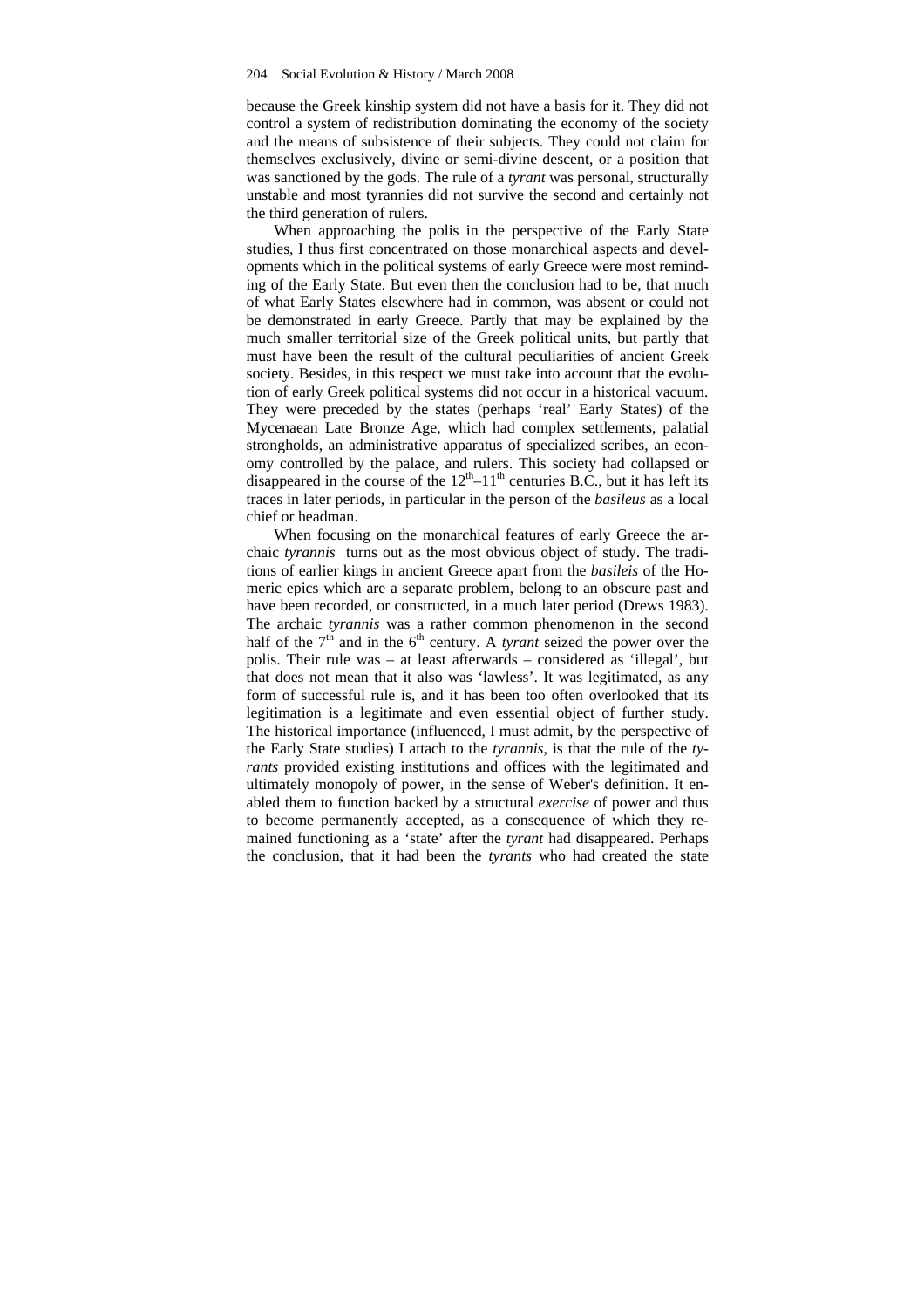(as an abstraction) in the polis goes too far – there have been poleis which evidently did not have the experience of an archaic *tyrannis*, but yet developed as a state, – but I think it cannot be doubted that their role has been an essential one in the process. The short duration of most tyrannies emphasizes their structural weakness.

In particular in that respect, the question of the study of the stability of the *tyrannis*, the Early State concept proved directive. Its use leads to the essential questions how the ruler(s) was (were) able to generate support from society with the help of which he was able to construct an administrative apparatus (*e.g.,* through kin as well as personal relations), how the economic or material means to base his rule upon could be acquired, and, finally, that what in my opinion is the most basic aspect, how all that was legitimated. The ancient Greek tyrannies showed in all these aspects some correspondences with that what might be expected on the basis of the Early State model, but yet the differences were much greater. The construction of the Greek form of personal rule also in respect of its previous history and the social positions from which it had originated rather resembled big man systems than chiefdoms (in the way in which these both forms at the time were distinguished from one another). To this the strong collective and communal forces should be added which were directed to keep power positions in check by expressive regulations. In archaic Greece state formation seemed to have occurred against the state. For these reasons I have spoken of the 'anomalous origin of the state' in ancient Greece (van der Vliet 1986). Compared with the situation in archaic Greece the traditions of the regal period in early Rome seems to be much closer to the Early State model (van der Vliet 1990), although now I would express myself in this respect with more caution than I have done. Yet, the problem remains that the Greek polis as a communal political organization, which besides is not the same as acephalous, is difficult to classify within the range of big man, chiefdom, Early State. Its rule by collective gremia and equally ranked and collegial office-holders makes it apart, but also similar forms of rule by councils and assemblies are not uncommon in the historical and anthropological data set, as it has been pointed out, in the perspective of Greek history, by Détienne (2000b). Departing from the two binary (ideal typical) oppositions of, on the one hand, sequential and simultaneous and on the other centralized or integrated and segmentary organization, I have proposed a model of a field in which various pathways of political evolution along different lines could be constructed and wherein also the evolution of the Greek polis could be placed and described (van der Vliet 2000).

Among the classical poleis Sparta has always been considered as different and peculiar, and, perhaps not by chance. Sparta among the classical poleis also seems to be most close to the Early State model (although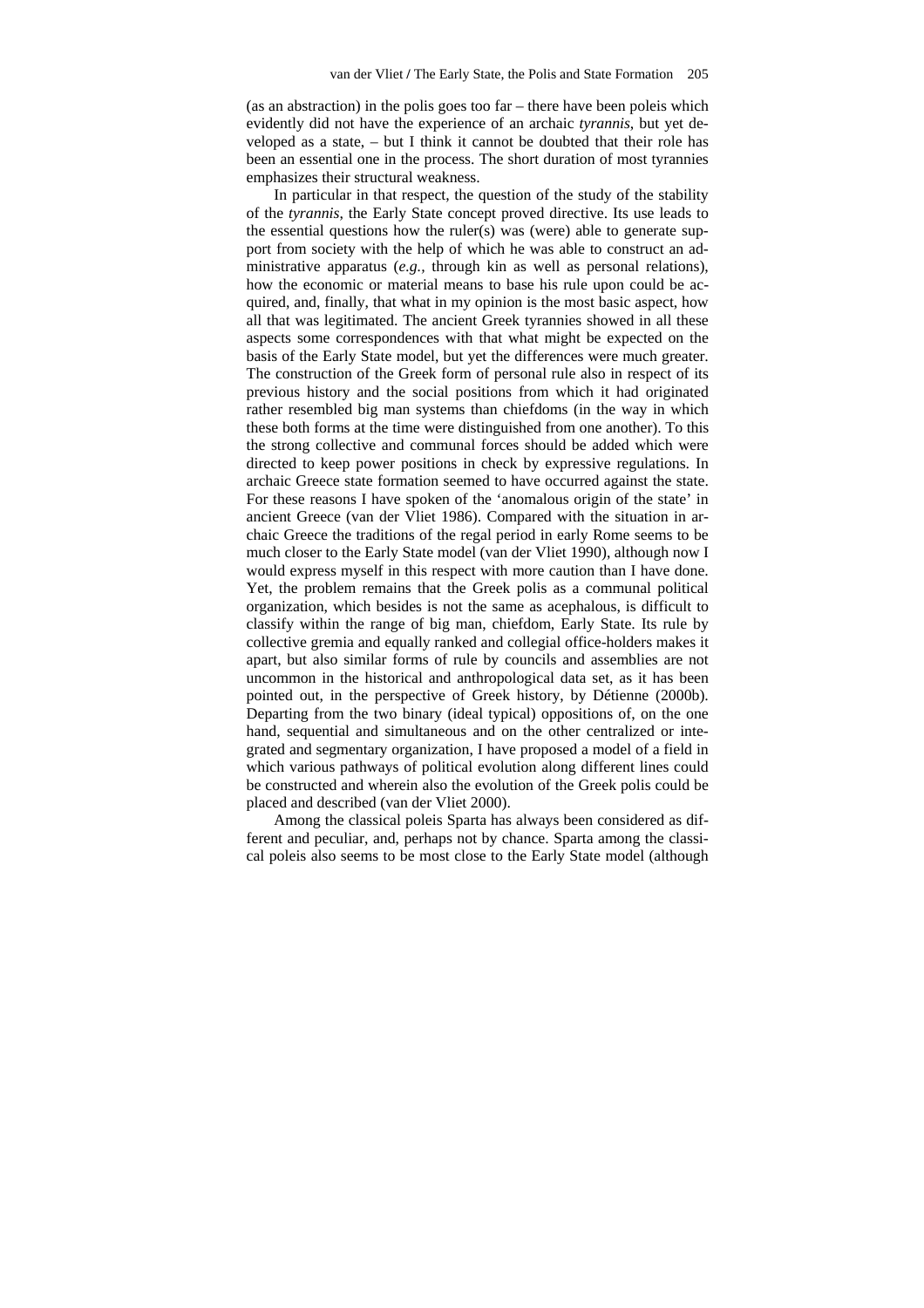recently the peculiarity of Sparta has been persuasively contested: Ruzé 2003). The presence of a (double) kingship in Sparta which was far from politically ruled out or impotent, contributes strongly to this view, as well as the comparatively extended size of the Spartan territory and the manner Spartan society was stratified. Besides, it is interesting that the model presented by Service to explain how a settlement system in a differentiated environment may become hierarchically structured and centralized as the basis of state formation, essentially corresponds with a similar model constructed by Bintliff for Lakonia (*i.e.* the original Spartan territory) (Service 1975: 75–78, and fig. 1; Bintliff 1977: 449–480). In the same line the similar, but seemingly slightly different situation in neighboring Messenia did not facilitate the emergence of a similar settlement system there. That might explain why in Lakonia a state was formed (Sparta), but not in Messenia. The Messenians were conquered and made subjects by the Spartans in the  $7<sup>th</sup>$  century.

## **COMPLEXITY**

The basis of state formation seems to be the development of societal complexity (Claessen and van de Velde 1985; Claessen 2000). An Early State cannot exist and state formation cannot occur without a sufficient societal infrastructure. I have always departed from that premise. For studying those and related aspects in my period we are mainly dependent on the results of archaeological research and analytical archaeological studies of settlements systems, exchange patterns of both status and other goods, and processes of social stratification (in particular when they can be observed through burial gifts and burial customs), and technological developments. Under the influence of the new archaeology these studies were becoming usual in prehistoric archaeology inside and outside Europe, but it did take a long time before the classical archaeologists of Greece followed suit. Only recently, in the last decade, these approaches have become common ground there, stimulated in particular (but not only) by the work of Snodgrass and Morris (Snodgrass 1980; Morris 1987, 1998, 2006), and as a result of recent excavations which have produced an enormous quantity of new data which are studied systematically in a modern way (*i.e.* concerning social differentiation and stratification in burial customs and settlements, the subsistence economy, etc.; for a recent survey see Dickinson 2006; Deger-Jalkotzy and Lemos 2006). On my part I have looked for the evolution of differentiated, tiered, and centralized (hierarchical) settlement systems, departing from central place theory and in particular related to the environmental situation and the opportunities which that offered for its exploitation. On the basis of historical sources I thus made a model of the settlement system and the settlement hierarchy of Attika, the country of the polis of Athens, about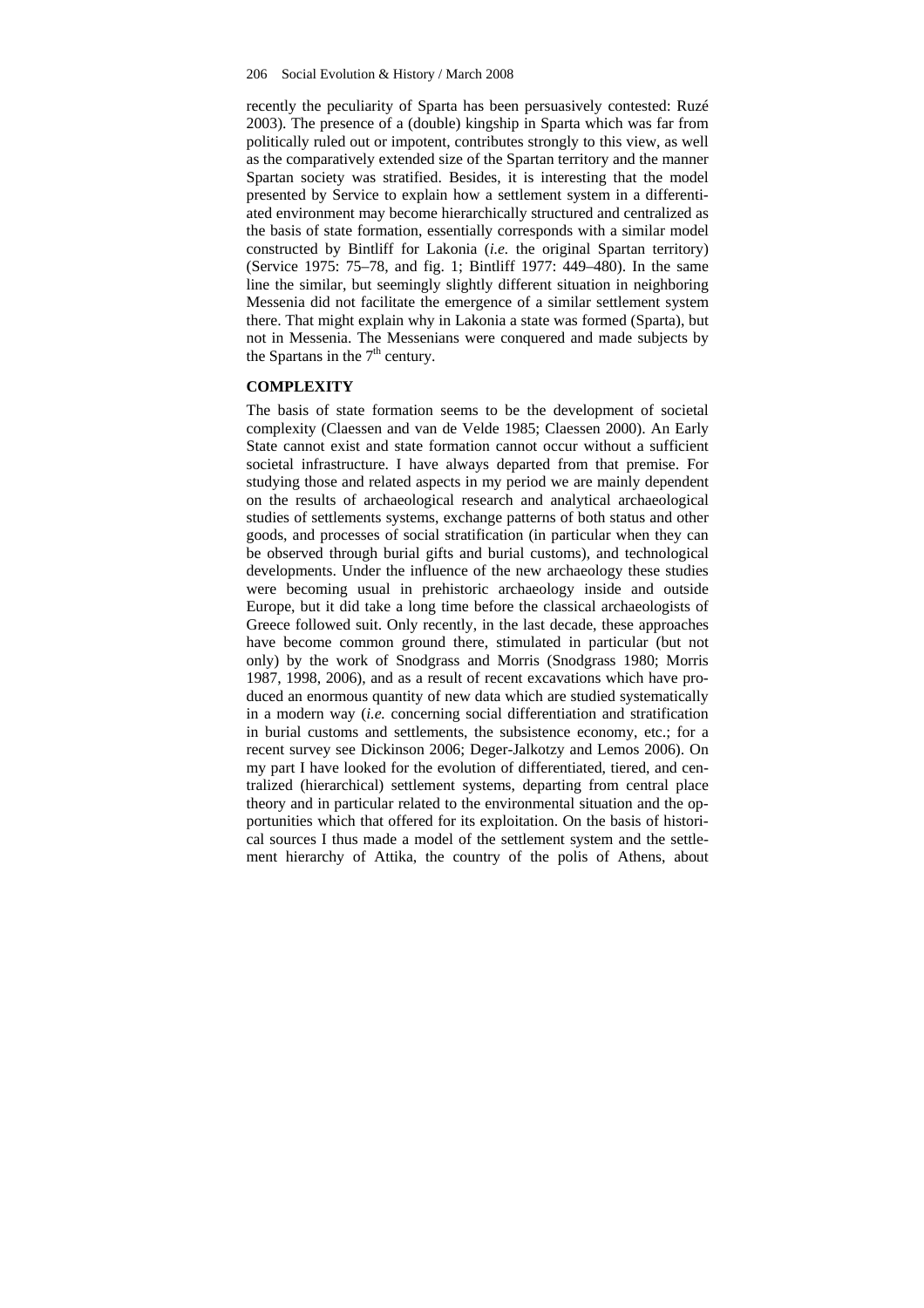500 B.C., which is shortly after the fall of the *tyrannis* in Athens (van der Vliet 1994). I did observe tiers and differentiation, but, to my surprise, no clear evidence of an integrated settlement system with Athens as the central place of Attika as a whole. Besides, I am now convinced that the data I have used reflect the situation of a century later, what makes the absence of an integrated settlement system yet more surprising and interesting. On the other hand, Athens in this way seems to suit better the general Greek pattern. A polis which is the central place of a settlement system formed by more than two tiers is a rarity. Most poleis, however, possess territories the size of which does not allow the development of complex settlement systems. I think the complexity of the Greek classical settlement system should be sought in its entirety, that is, in the economic specialization and differentiation and complementarily of the various poleis in respect of each other.

The Greek political thought equals the presence of a monarchical ruler, a *tyrannos*, with the absence and even the negation of the polis as the political community of citizens (McGlew 1993). The representation of the Athenian legendary king (*basileus*) from a distant past, Kodros, on a fifth-century cup as a citizen-warrior is characteristic in this respect (van der Vliet 1984). There is nothing that distinguishes him, in size or stature, clothes or paraphernalia, from his fellow-citizens. The ideal of the polis was expressed through the concept of '*eunomia*', which means less 'having good laws' than 'good order', and which implies a harmonious and balanced society of free and equal citizens. It is the basis of the legitimation of politics and rule in classical Greece. In the study of state formation and the Early State the question of their legitimation, as defined as the social process whereby legitimacy is acquired, holds a key-position. The Greek polis was founded on its laws which guaranteed justice, and which, although they were sanctioned and guaranteed by 'the god', had been formulated by human beings. Even the smallest polis based on its laws is stronger than the mighty city of Niniveh, a Greek poet said (on lawgiving: Osborne 1997; Hölkeskamp 1999; van der Vliet 2003). That aspect perhaps most expressively shows the peculiarity of the ancient Greek political culture, and whereby the Greek polis most evidently distinguishes itself from the monarchical Early State, with its sacral ruler or ruler of divine descent. But in the study of both the central importance of legitimation is obvious.

The differences of the Early State and the Greek polis are structural. They concern related elements, and thus should be considered as systematic. That systematic difference allows me to use the evolutionistic stairway of which the Early State is a part, to get a better understanding of the origin of the early polis and its development into and as a state. It is justified to ask the same questions in respect of the evolution of both (kinds of)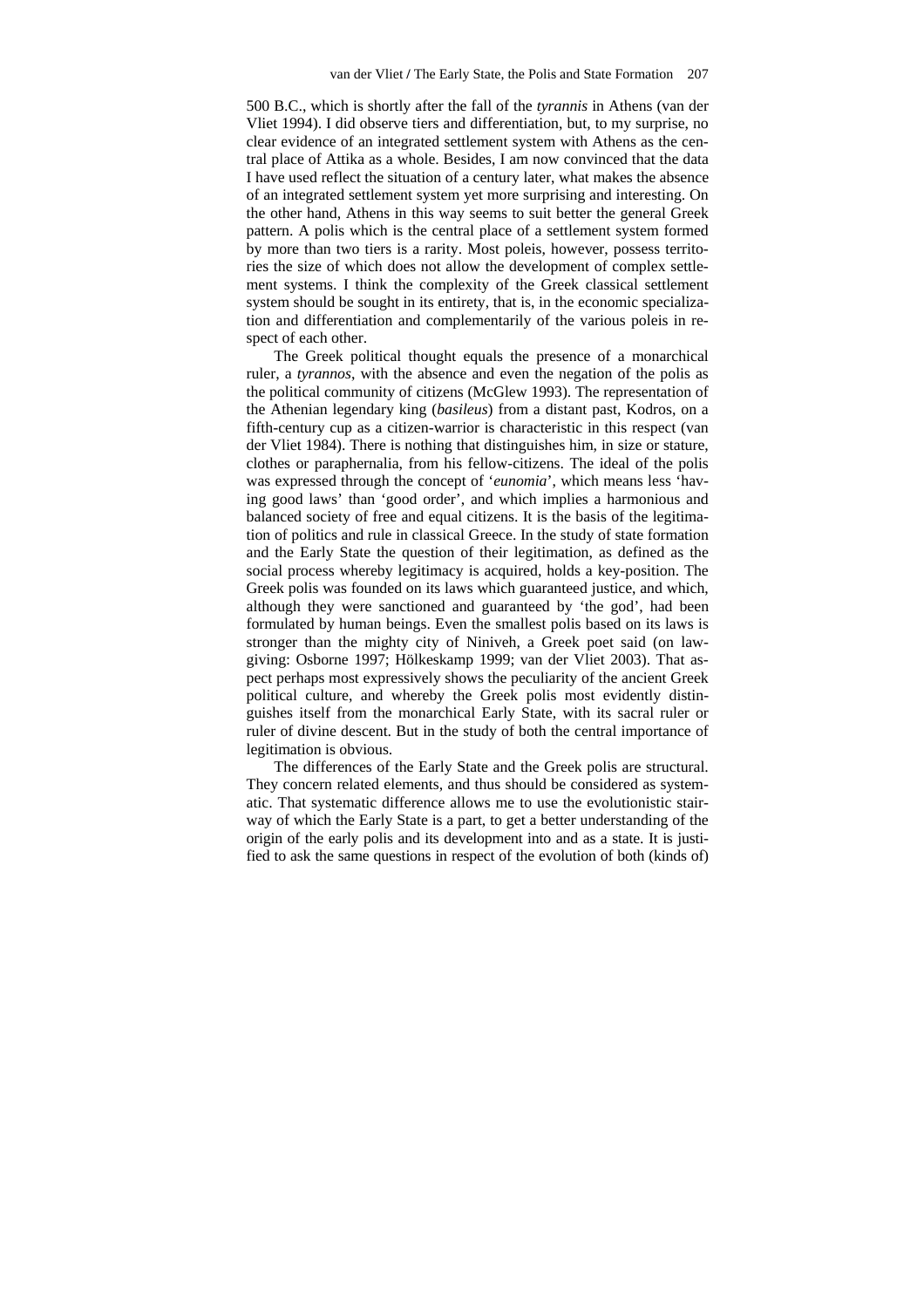political systems. Thereby I think in particular of subjects like the evolution of complexity and state formation, the raising of the material support for the political system and its means of power on the one hand, and on the other the legitimation of this power and its exercise and consequences, the aspects of state and territoriality, of size, density and spread of the population, the role of symbols and cults, the organization of feasts, ideas and ideals of kingship, justice, and law-giving, the importance of warfare, and so on. Perhaps the idea of the Greek polis as the negative mirror image of the Early State is not such a bad point of departure.

## **COMPLEX INTERACTION**

The Complex Interaction Model that has been elaborated by the Early State studies has made the interaction of the various factors and complexes of factors which influence and determine processes of state formation also in ancient Greece, well comprehensible (van der Vliet 1991). Although strong criticisms are being raised at the reality and the value and utility of this kind of systemic and systems theoretic models and approaches<sup>3</sup>, criticisms which are certainly partially justified, that does not alter the fact that this model does what a model is expected to do: the argumentative directing of the formulation of problems and questions. Thus the model of complex interaction gave me in my study of the emergence of polis and state in archaic Greece the most handles and directions. Its most renewing insight is, in my opinion, not so much the system theoretic connections it postulates (see for instance Renfrew 1972: 15–44), but in particular its emphasizing the role of the societal format. In my own research I found also the element of the interaction of (material) exploitation and (immaterial) legitimation most useful. Besides, legitimation and politics are mutually connected, but they have also their own and independent dynamics. The latter also applies to the aspects of cults and the organization of feasts, and warfare. They are connected with each other, but that does not imply that the whole is a closed system.

At the end of the Dark Age or the beginning of the archaic age in Greece a distinct shift in the pattern of the settlement system seems to have occurred. The preceding period shows a variety of settlement types – while in some places or in some regions there was continuity from the Mycenaean period (until  $\pm$  1050 B.C.), and in others an interruption characterized by the absence of traces of settlement, wherein I am at least unable to recognize an evident pattern or system. Besides, there is evidence of a relative great mobility of population, in that way that settlements were left after a few generations of occupation, while elsewhere new settlements were established. On other places, yet, habitation was continuous. From the  $8<sup>th</sup>$  century on we observe a concentration of greater numbers of people in settlements which are 'polis-like', that is, on somewhat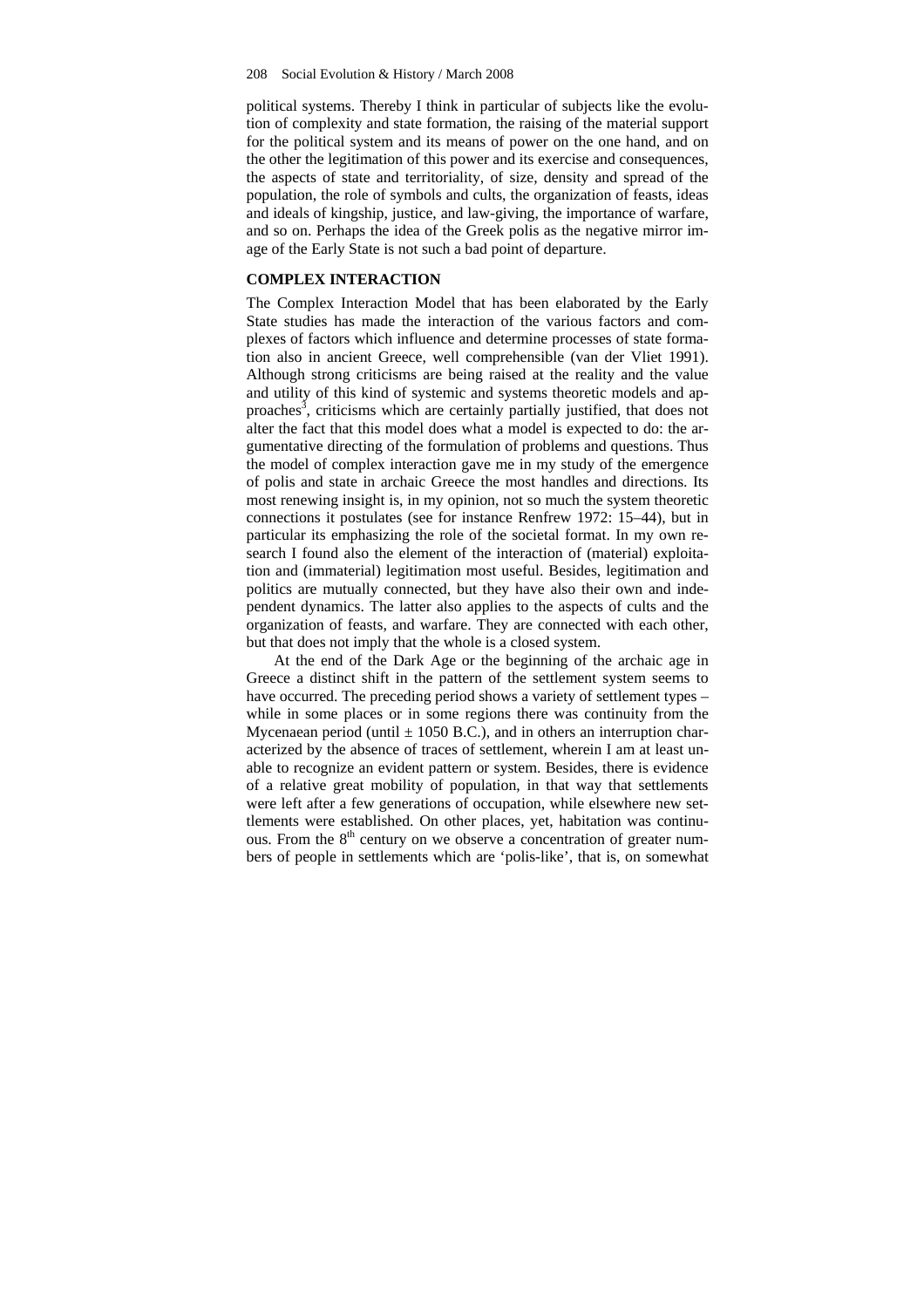higher locations from where the surrounding flat territory (sometimes, but not always, with mountains at the back) could be controlled and exploited (Snodgrass 1993, but see now Dickinson 2006). These centers of habitation (many later poleis), however, were not central places in hierarchical and tiered settlement systems. They were, like peer polities (Snodgrass 1986), on the same level besides each other, and the only stratification was sometimes (but, again, not always) formed by the presence of dispersed farmsteads in the surrounding country. It is highly probable that this evolution went together with population growth, which did not, however, stretch or even reach the limits of the carrying capacity (and the available technology) of the land.

Simultaneously a shift in the subsistence economy occurred (esp. Snodgrass 1990 on the basis of the results of the excavations of Nichoria). The importance of agriculture increased in respect to that of husbandry, in particular that of cattle, which was until then the basis of wealth and functioned as a status good. That was a relative shift, but one of its consequences was that more land in the immediate surrounding of the settlements was used for agriculture, while the pastoral activities thus were driven more to marginal areas and areas further away. At the other side of the watershed neighboring communities thus met and confronted each other – and that must have been the cause of increasing armed conflicts, or at least of their changing nature. In the course of the  $7<sup>th</sup>$  century a new art of warfare appeared, of great numbers of warriors on foot who were equally and similarly well armed and fought in tight formations. The evolution of warfare was not without consequences for the internal political relations inside the early poleis, because the small group of 'aristocrats' lost its exclusive status as elite-warriors. There were several nobles in every polis and their mutual relations were determined by strong statusrivalry and ambitious competition. They did not, however, have the means to control the economic life of the community by way of redistribution. Exchange of goods and products occurred on the basis of reciprocity on the *agora,* first the place of assembly, and later also the market (Tandy 1997). On the other hand it is very well possible that the presence and concentration of several nobles in one polis or in one place stimulated their mutual rivalry and competition for status, with on the other hand the consequence that as a group they strengthened and accentuated their social position of economic and political dominance facing the *dèmos*, the people (cf. Coupland 1996). But without support from or by the *dèmos* the individual noble was, in the end, isolated and powerless.

Every ambitious noble, of course, strove, individually, to become the first with a clear distance from the others, and, of course, there were some who succeeded. But he who carried himself too far above the others, who arrogated too much power and influence and thus became behaving arro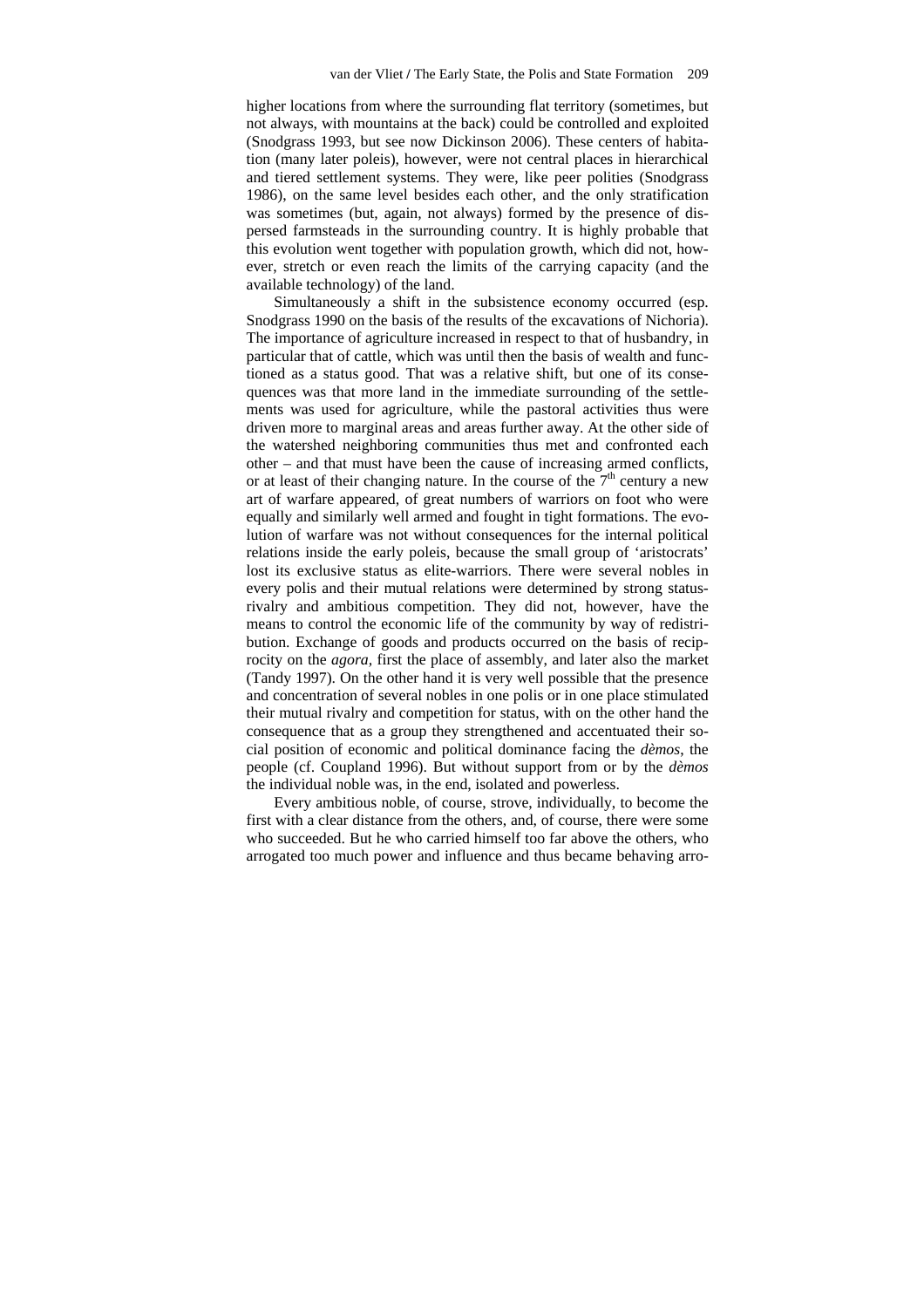gantly and haughtily, would have to reckon with facing the other nobles united against him. He might turn the *dèmos* against them, and in that way, a tyranny could be established. But things were not always that simple. The political dynamics of the developments in the early polis was determined by the interaction of several forces within a space formed by more than two dimensions. They were defined by the mutual relations between the nobles and the superior individual among them, between the collective nobles and the *dèmos*, and the *dèmos* and the high-rising individual who stood above his equals – in that way, that he who rose too high might also find both the other nobles and the *dèmos* combined against him. That formed a field (or rather a space) wherein several forces worked simultaneously in various directions (but mostly not in opposed directions), like the parallelogram of forces (vectors) in mechanics, which easily can be extend/expanded into a three and more dimensional space.

## **REGIME BUILDING**

An important aspect, and one that tends to be relegated to the background in comparative studies, is that of the individuality and autonomy of 'culture'. I see 'corporate strategies of institution building' as an alternative to centralization and hierarchization. Deliberately I formulate the problem of the development of poleis and states in archaic Greece (the  $8<sup>th</sup> - 6<sup>th</sup>$  centuries B.C.) as 'the formation of the polis' and 'the emergence of the state', whereby I mean, that in the construction of (political) institutions and rules whereby the polis was formed, the 'state' (as the institution of rules and the regulation of institution) actually (already) was embedded, and subsequently only crystallized out to become the instrument of power of the polis as state. Besides, I am not so much interested in the kind of political system (a polis, an Early State, a chiefdom), but how it works and functions, in what it 'does', and how and whereto it is being used. On that basis I will try to understand, finally, how it changes, through its functioning and the use of it, by its internal dynamics, but also its interacting with external influences. Politics is, concretely, both purposeful and specific acting, and, often very effectively, not acting (*e.g.,* how Lorenzo de Medici acted as a 'sphinx': Padget and Ansell 1993). Politics also is neither an isolated field nor a closed black box, but continuously interacts with what happens in the society which surrounds it. What politics is about and how politics is used as an instrument to achieve some aims and how that is being done, is a matter of political culture, which, again is not isolated but is partly embedded in the culture, representations, values and expectations of the society of which it is a part.

The decisive moment in this development arrives when it is possible to mobilize the 'polis' as such to collective, political action. Originally the meaning of 'polis' is only 'town', the physical place with its build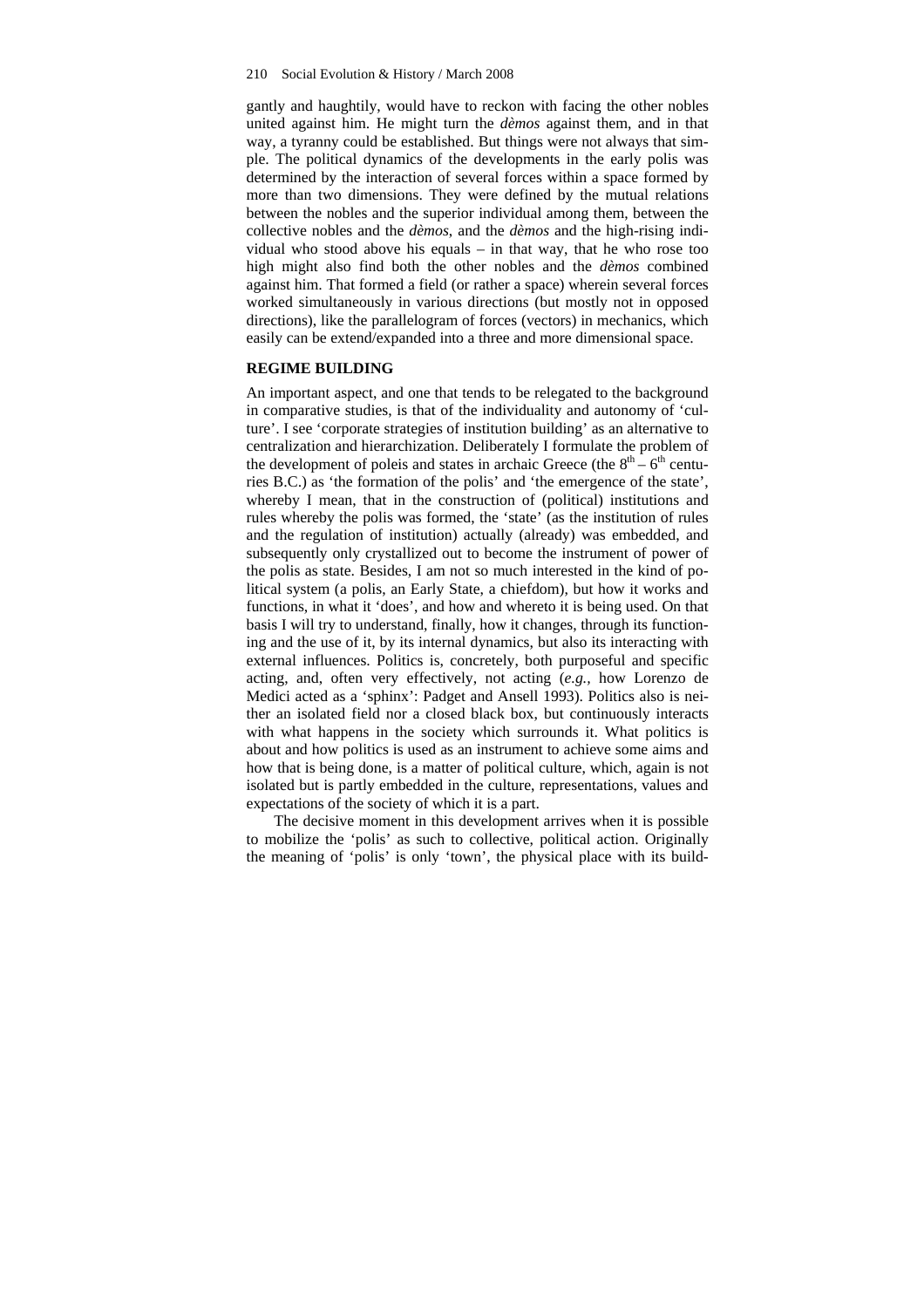ings. In the archaic age it also becomes 'we, the community of the polis' and then the word 'polis' acquires a symbolic load and power of expression that make that people can identify themselves with their polis. The word functioned in a similar way as the semi-material, semi-immaterial symbol of the flag of the nation state with which we are accustomed. The appeal to 'our polis', 'we, the polis' enabled the mobilization of the citizens into collective political action, to defend and preserve their safety and community, and in particular to end and solve the internal conflicts and strife which tore the polis apart and threatened its existence. 'Polis' thus was connected with a call for justice. I want to emphasize that I think that this, and the evolution of the institutions of the polis on which I come to speak hereafter, was not a gradual process drawn out over a long period of time wherein it might be a matter of debate what came first and what later, but rather a sudden 'out crystallization' that occurred within the lifespan of one or one and a half generation, and wherein various aspects were interconnected. Anyhow, it resulted from conscious and directed/ purposeful actions, albeit not with the explicit intention of constructing a polis by its institutions.

The 'institutional' polis resulted from law-giving of various kinds. We must, however, not imagine that process in modern, legalistic or state terms. A solution was sought for actual problems and conflicts, a ruling formulated – and written (but obviously not always or everywhere); the latter facilitated by the presence now of an (alphabetic) script. We should not assume as self-evident, however, that these written rules functioned as an authority which was referred to in the way we are accustomed to use written laws. The ancient Greek culture for a long time remained mainly an oral culture. The early Greek laws are conspicuous by their variety and apparently unsystematic nature. What they have in common is the regulation of procedures, like, in the political sphere, the limitation of the period an office could be held, which did if not explicitly than certainly implicitly guarantee a system of office-holding by turns. A common characteristic of these early archaic laws also is the suspicion of individual power positions they testify of, and the restriction of the expression of ambition and status. In this context, however, I am not concerned with the contents of the individual rules, but rather with the question how they could be established and warranted.

Using a comparative perspective we may look for analogous situations, which, I think, can be found in how in international organizations institutions are being build as the result of a common and communal enterprise and to the outcome of which also the powerful are bound to subject themselves. The construction of such an institutional frame has been called 'regime building' (Ruggie 1998). A 'regime' is defined as 'a set of mutual expectations, rules and regulations, organizational plans, energies,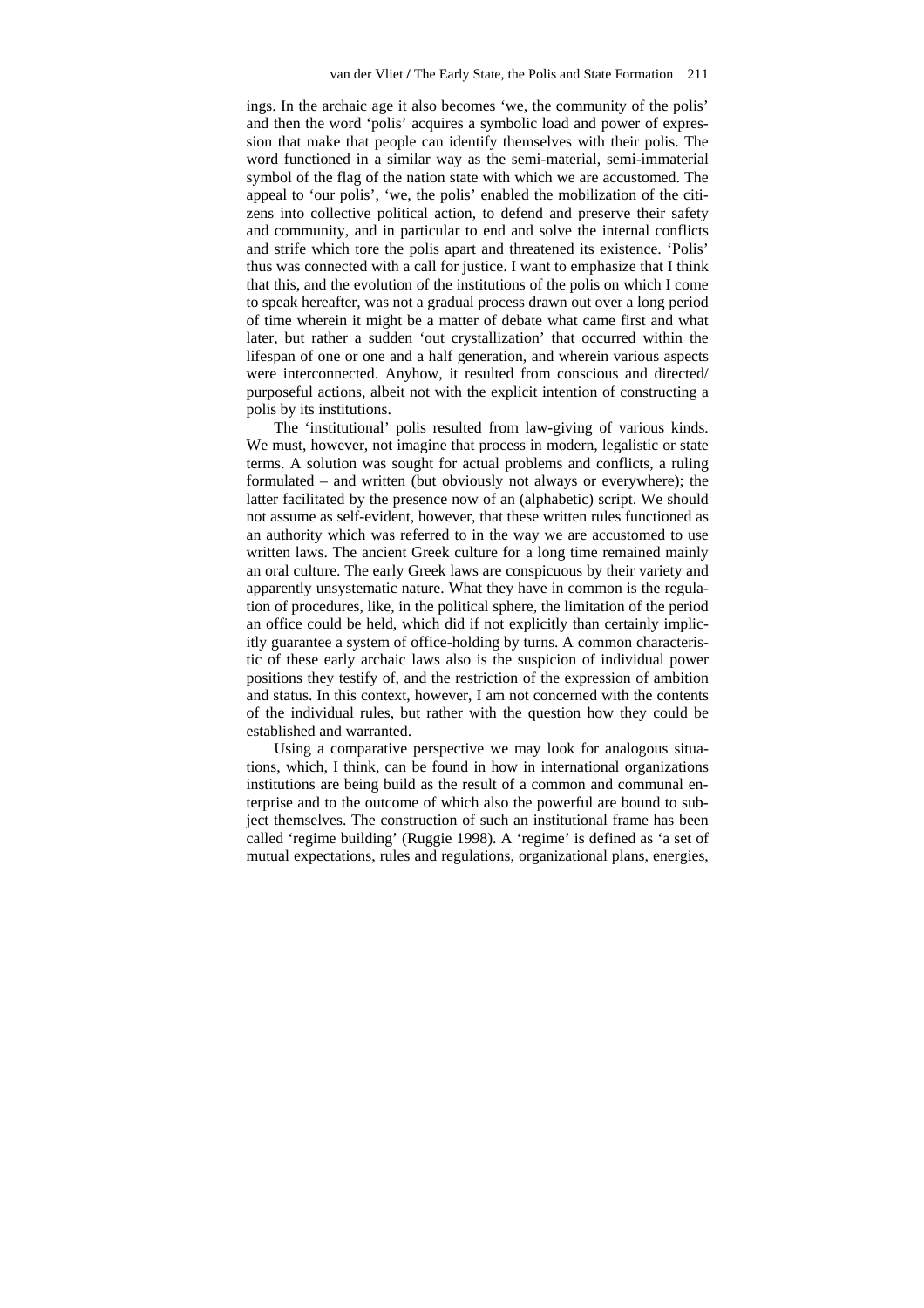and financial commitments that have been accepted by [a group of states]'. And: '[r]egimes, ...are constituted by convergent expectations, shared principles, and norms, that is they are inherently intersubjective in nature' (Ruggie 1998: 56, 85). Ruggie calls his approach of regime building 'social constructivism'. Thereby he aims at avoiding the onesidedness of on the one hand the Hobbesian and Macchiavellistic approach (cooperation only as far as it is in the interests of each participant) and on the other the neo-liberal (cooperation only so far as it appears that the common interest reaches).

The essence of regime building is its collective or 'corporate' nature. It is a multilateral process, because there is not one party which dominates the process and subjects the others to its will. Consequently, the institutions resulting from it also have a multilateral character. This process departs from common goals and aims. That implies that for this common enterprise to have at least a minimum of success, its goals must be rooted in shared values. That is fundamental. The enterprise is based on, on the one hand, common interests or at least a shared perception of common interests, and on the other mutual dependence, or at least the shared perception of mutual dependence. In other words, the two points of departure of this approach, which is called 'social constructivism', are intersubjectivity plus an 'ideational approach', which is, departing from ideas. A strong perception of common obligations among the partners both towards each other and towards the community in its entirety, must dominate.

Those who are powerful and relatively (the word relatively here must be underlined) independent of the others have to comply with the interests of those who have less power, and be aware that in the long run cooperation (and thus making concessions at occasions and in situations where normally, that is considering only the pure relations of power, they would not have made them) also is in their own interest. A next time it may be their turn to profit from the cooperation. The force of the system, Ruggie states, is apparent rather from its 'transordinate' than from its 'superordinate' character. How it functions results from 'communicative dynamics among knowledgeable actors'. Similarly, the importance of the function of reputation and status is apparent, because trust (and suspicion) is based on them, but which also ask for confirmation, in the practice of the working of and the working with the 'regime'4 .

## **HALLPIKE'S APPROACH**

The materialization of a 'regime' into a 'state' requires the 'investment of the institution with power', like the law must 'have teeth' (Hoebel 1954: 126). In archaic Greece several factors contributed thereto, which it would go too far to discuss here in detail. But it is essential for the entire process that people identify themselves with 'their' collective identity.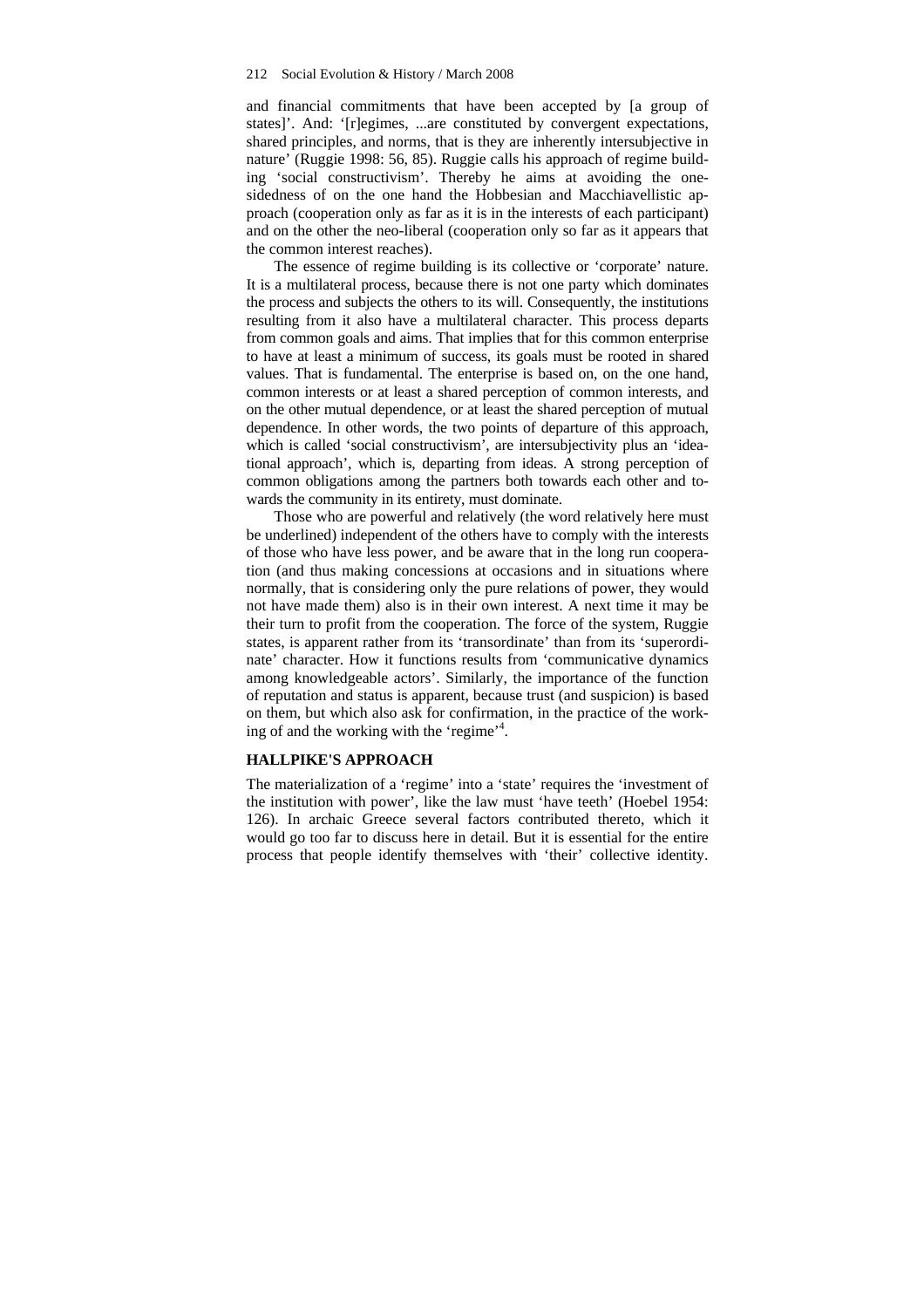Thereto the word and idea of 'polis', as a symbol, was a fundamental instrument. A second point is how the building of a 'regime' is founded on a shared, social, value system. This question and observation led me, a little to my surprise, to the approach of Hallpike (Hallpike 1986). It would go too far to discuss extensively Hallpike's 'principles of social evolution' here, but a few points must be mentioned and emphasized. Hallpike justly rejects social-Darwinist and deterministic and functionalist explanations of the origin of the state, although he (but not only he) does not answer the question how functionalism must be defined and delineated precisely – how to distinguish, for instance, efficient from functional? Every societal evolution results from human actions. And human actions usually are conscious and directed. But that does not alter the fact, that often directed actions can and do have unintended consequences, as Anthony Giddens has repeatedly emphasized. Another point stressed by Hallpike is, that one form of social organization will be more efficient than another, and that such is apparent through practice. Without wanting to take a social-Darwinist or functionalist position Hallpike (if I understand him correctly) observes that the presence of a state offers such an efficient solution to all kinds of occurring problems, that we should conclude that the evolution of a state is a common pattern of the evolution of human societies (if the required material means are available). He points out, that states have originated in very different cultural environments. His approach favors the study of the evolution of cultural diversification, and later, eventually, convergence rather than the general and specific processes of state formation. He thus focuses on what he calls the 'core principles' of a culture.

At this point my study of the formation of the Greek polis and the emergence of the state in the process, emphasizing the importance of shared social values and the awareness of a common, collective identity as the foundation of 'regime building', comes close to Hallpike. But the problem with his approach from 'core principles' when we 'ascribe' them to various cultures, is their resulting 'heterogeneous quality' (Hallpike 1986: 371). Besides, he does not deal explicitly with ancient Greece. Yet, I think, we may deduce from his case studies what according to Hallpike the 'core principles' of the ancient Greek culture might have been. When I filled them in, to my surprise the 'polis' automatically appeared. But that also gave me the uneasy feeling, that what I had been doing was deducing from the model what I had put in it before.

Returning to the theme of the study of the Early State, I will depart from a few critical notes at Hallpike's study in general. First, I miss in his approach the emphasis on an aspect of the evolution of social-political systems that regularly returned in our debates, the observation that the process is reversible, that an Early State may 'devolve' again into the less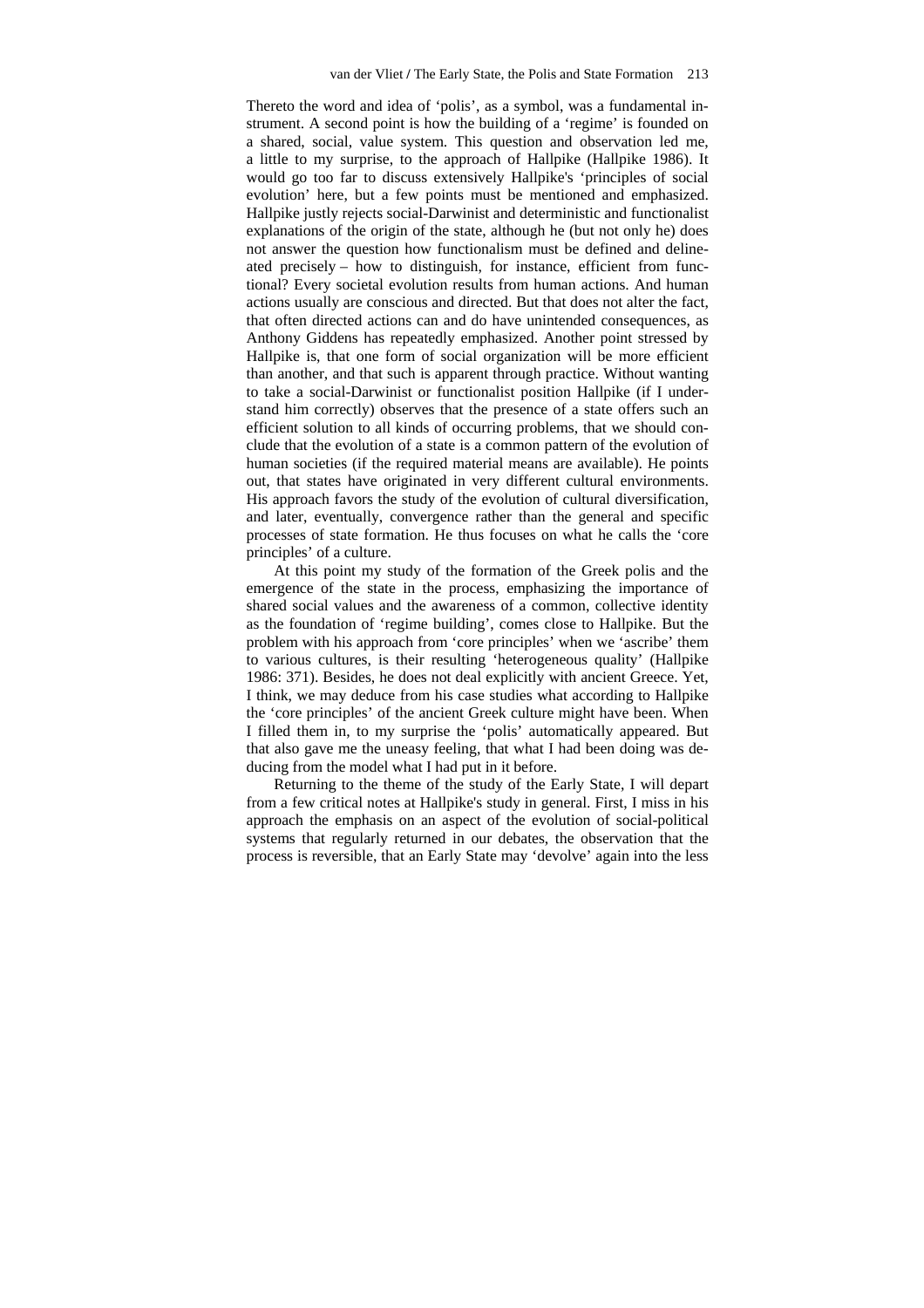complexity of an evolved chiefdom, or, more drastically, may collapse and disappear. In this line follows the observation that the evolution of such social-political system may conform to a cyclic pattern. My second note or general critical remark concerns that Hallpike overlooks or underrates the necessity of the legitimation of the exercise of power which the presence of a state presupposes. That is connected with the fact that there must be some exploitation of material means to provide the state, and its apparatus, with the necessary means of subsistence. In particular, this is obviously lacking in Hallpike's study of the emergence of the Jimma state. Its power appears to be based too easily on the existing social relations and values. I am well aware, however, that similar criticisms can be raised against the concept of 'regime building'. In respect of the study of legitimation the direction has been set by Beetham in his revealing study of the legitimacy of power (Beetham 1991).

## **OUTLOOK**

It might go too far to state bluntly that there were no 'Early States' in archaic Greece. But as I have tried to demonstrate, the difference between the polis and the Early State is systemic and structural. And thus we can use the Early State concept as a negative mirror. Perhaps the conclusion is justified, that the absence of the expected phenomenon creates more analytical clarity than its presence. Besides, we need this kind of ideal types. If we want to study a process of change, we must before define unambiguously both the stage at the beginning and that at the end. To me it has appeared that in this respect the concept of the Early State is very well suited for the study of state formation in general. In conclusion, the main themes of my study of the (early) polis in the perspective of the Early State, can be summarized as follows: the formation of the polis and the emergence of the state in the process; the construction of an institutional frame of political power relations ('regime building'); its legitimation; and more concrete: the infrastructural development (settlement system and hierarchy: 'polis' and '*chora*') and social stratification and socialeconomic inequality and complexity, the role of the 'great man' and its counterweight made by a political and social (communal) field of forces; the centrifugal and centripetal forces (colonization and the evolution of warfare), and the keystone: the call for justice and law-giving.

Every debate on the Early State should result into at least one suggestion how to continue the discussion. I have two. The first is the theme of 'power'. The discussions in the 'Early State Society' consistently have been directed by a *predominantly* one-sided and negative approach of the phenomenon of power, influenced by our own cultural background and values. Power is used to coerce the unwilling, but the exercise of power by force is not a characteristic of strong states (Jackman 1993). Power and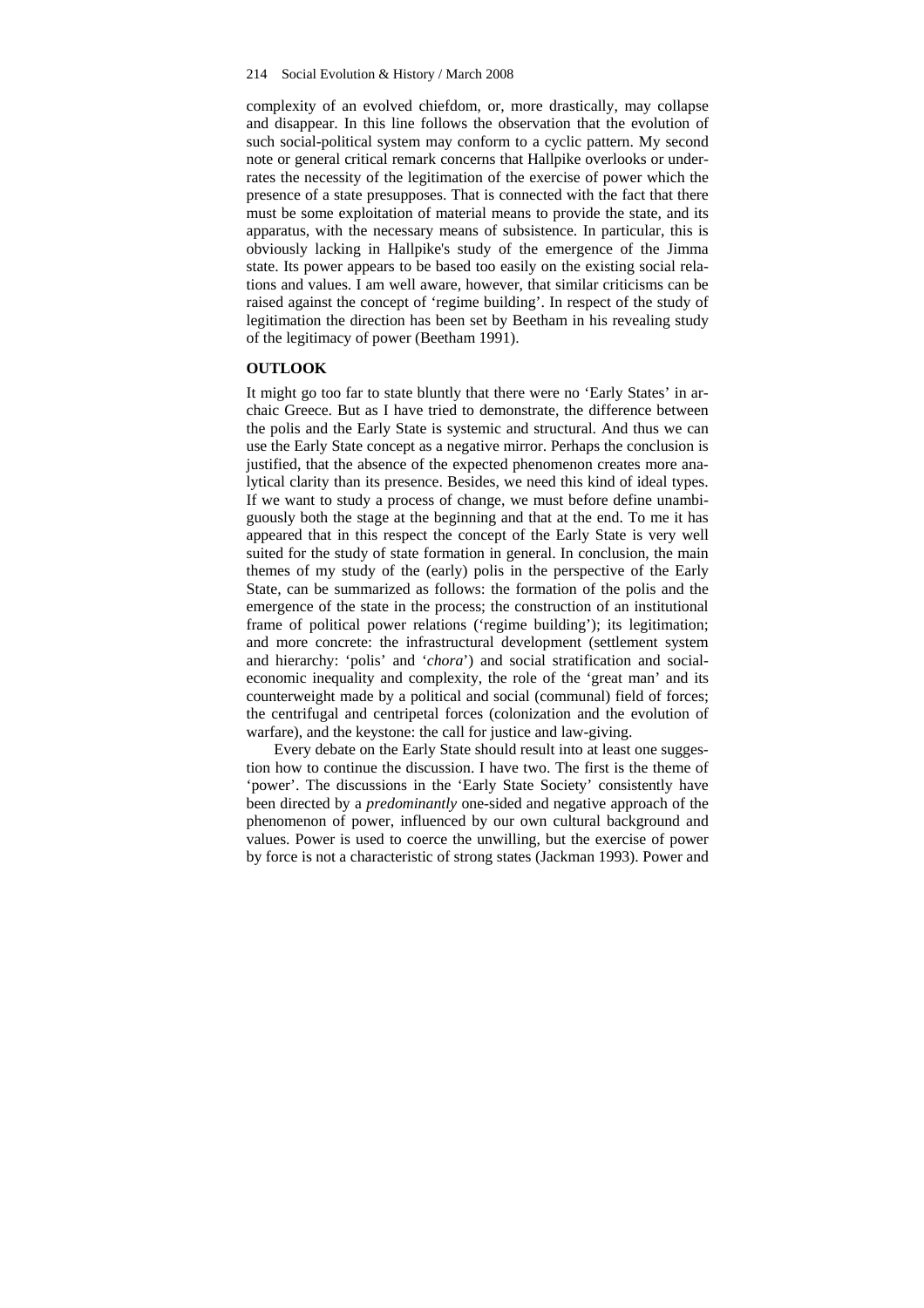the exercise of power need legitimation. But there are also other, positive concepts of power, in different forms, for instance in African cultures (MacIntosh 1999 referring to Arens and Karp 1989). 'Magic' (between inverted commas) can be used to make a greater power 'do something'. More generally and more positively: power is a means to achieve things. Power results from cooperation. In the same line is Parsons' view of power as something in which investments can be made and that subsequently gives a profit, like money capital (Parsons 1969: 353–369). As far as the ancient Greeks are concerned, however, I must disappoint in this respect. A short and impressionistic survey shows that the Greek words for might and power rather have the connotation of (physical) force and the coercion of unwilling and the rule over a population of subjects. Besides, the power of an individual person as a powerful individual (a king) is seen as something dangerous and threatening, as something that is 'crooked' and even may be associated with deformity, something that must be kept under control, and the bearer of which can be associated with the scapegoat, who is expulsed. On this subject is an interesting study by Ogden (Ogden 1997).

My second suggestion concerns the theme of 'egalitarian tendencies [in Early States]'. Our approach in the series Early State studies has been predominantly top-down. We dealt rather with the centralization of power, the legitimation and the reach of the exercise of power, the intermediate levels between ruler and people, but not or much less explicitly with forces and tendencies to control and restrict the (exercise of) power; much about the ruler or king, but next to nothing about his 'council'. Do we not overlook that what from the outside appears as monocratic and monarchical rule, inside is the result of joint debate and consensus reached by compromise? Recently Richard Blanton argued in favor of this approach in the context of 'archaic states' (Blanton 1998; on checks on monarchical power Hans Claessen kindly pointed out to me Beattie 1959). He could refer to an article by 'egalitarian behavior' and 'leveling mechanisms' by Boehm (Boehm 1993). Unfortunately, all the examples given by Boehm are from stateless societies. In his comments to this article Barclay even remarks, that they are disappointingly few, and he adds, that it should be possible to find many more, mentioning Tonga as an example (Barclay 1993). That brings us directly in the midst of Early State studies<sup>5</sup>!

#### **NOTES**

<sup>1</sup> 'Vroege Staten Club'. My translation is based on the anthropologically well known phenomenon of 'Secret Societies'.

 $2$  The term 'Archaic Age' is used for the period between 800/750 B.C. and the 'Classical Age' of the fifth and fourth centuries B.C. because the elements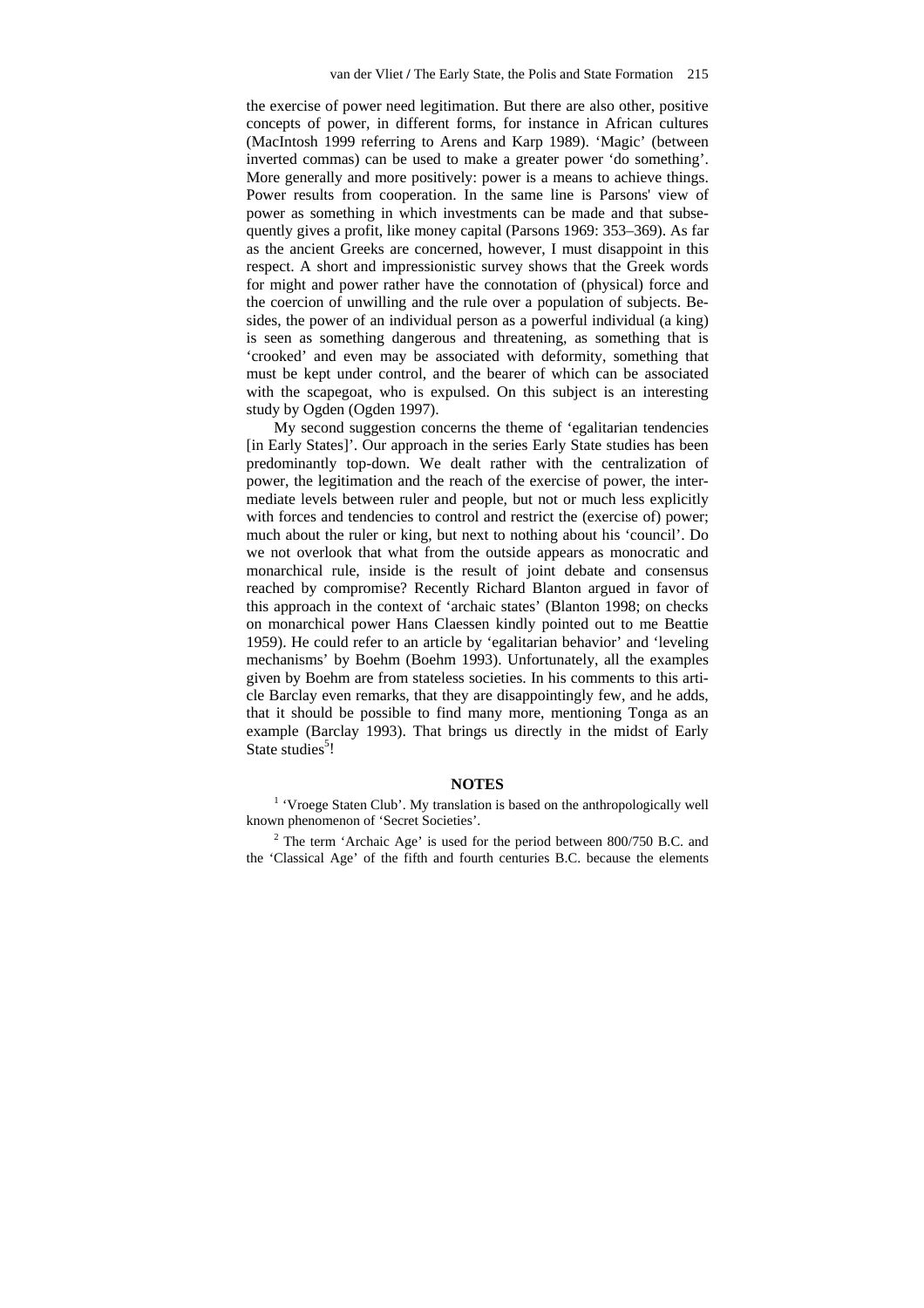#### 216 Social Evolution & History / March 2008

which are typical of classical Greek culture (like the polis) then begin to appear. Conventionally, we speak of a 'Dark Age' (but now no more so dark) between the sub-Mycenaean period, after the destruction or abandonment of the Mycenaean palaces and the Archaic Age  $(\pm 1025-800 \text{ B.C.})$ . The so-called 'Homeric society'. if ever one existed, is dated by various scholars variously in the later part of the Dark Age or the earlier one of the Archaic Age. Besides, I use the term 'early Greece' rather vaguely but intentionally so for the entire period, or an unspecified part of it.

<sup>3</sup> These are directed against the autonomous dynamics of individual 'subsystems'; their overlooking of culture as an autonomous and decisive factor, and in particular: the closeness of systems models, and in its line the criticism of unilinear evolutionism, a way of approach that tends to teleology and even may be deterministic, what we in our discussions on the Early State always and expressively tried to avoid.

<sup>4</sup> I have elaborated on the theme of regime building and institutionnalisation in my paper for the proceedings of the colloquium on 'Current Issues in State Formation: the Mediterranean and Beyond', Chapel Hill, October 17–19, 2003: 'The early Greek polis: regime building and the emergence of the state'.

<sup>5</sup> It has been an arduous way with many turns, and several times I had to correct my views seriously. Thus I am glad, in the end, that the book I had in mind to write for Croom Helm twenty years ago on the origins of the early Greek state, has never materialized. Yet, at the time Croom Helm already announced its publication and consequently it is mentioned in the bibliography of a general work on ancient Greece (Grant 1987: 370). So do not look for it, it does not exist.

#### **REFERENCES**

Arens, W., and Karp, I.

1989 (eds.). *Creativity of Power. Cosmology and Action in African Societies.* Washington – London: Smithsonian Institution Press.

Barclay, H. B.

1993. Comments. *Current Anthropology* 34: 240–241.

Beattie, J. H. M.

1959. Checks on the Abuse of Power in some African States. In *Soziologus N. F*. 9: 97–115 (reprinted in Cohen, and Middleton 1967: 355–374).

Beetham, D.

1991. *The Legitimation of Power.* Basingstoke, and London: Macmillan.

Berent, M.

2006. The Stateless Polis: a Reply to Critics. *Social Evolution & History* 5(1): 141–163.

Bintliff, J.

1977. *Natural Environment and Human Settlement in Prehistoric Greece*. Oxford: BAR (2 vols.).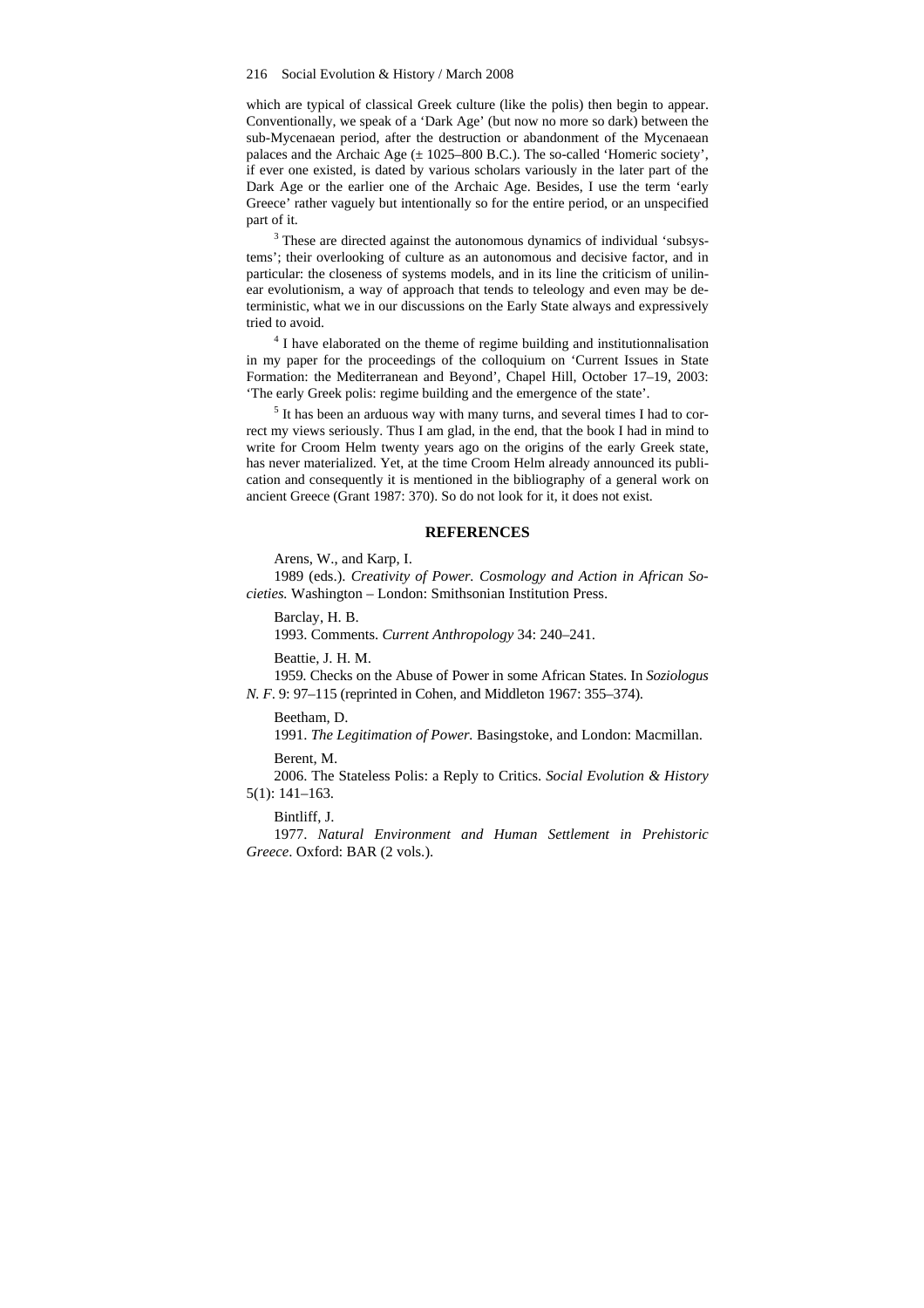Blanton, R. E.

1998. Beyond Centralization. Stages toward a Theory of Egalitarian Behavior in Archaic States. In Feinman, G. M., and Marcus, J. (eds.), *Archaic States* (pp. 135–172). Santa Fe: School of American Research.

Blanton, R. E., Feinman, G. M., Kowalewski, S. A., and Peregrine, P. N.

1996. A Dual-Processual Theory for the Evolution of Mesoamerican Civilization. *Current Anthropology* 37: 1–14.

Boehm, C.

1993. Egalitarian Behavior and Reverse Dominance Hierarchy. *Current Anthropology* 34: 227–240.

Claessen, H. J. M.

1978. The Early State: a Structural Approach. In Claessen and Skalník (eds.) 1978: 533–596.

1981. Van trappen en glijbanen in de evolutie [Of Steps and Slides in Social Evolution]. In van de Velde, P. (ed.), *Evomatica. Een bundel opstellen rond het onderwerp evolutie* (pp. 24–40). Leiden: Institute of Cultural and Social Studies.

2000. *Structural Change. Evolution and Evolutionism in Cultural Anthropology*. Leiden: CNWS.

Claessen, H. J. M., and Skalník, P. (eds.)

1978. *The Early State.* The Hague-Paris-New York: Mouton.

Claessen, H. J. M., and van de Velde, P.

1985. Sociopolitical Evolution as Complex Interaction. In Claessen, H. J. M., van de Velde, P., and Smith, M. E. (eds.), *Development and Decline. The Evolution of Sociopolitical Organization* (pp. 246–263)*.* South Hadley: Bergin and Garvey.

Cohen, R., and Middleton, J. (eds.)

1967. *Comparative Political Systems.* Garden City, N. Y: American Museum Sourcebooks in Anthropology.

Coupland, G.

1996. This Old House: Cultural Complexity and Household Stability on the Northern Northwest Coast of North America. In Arnold, J. E. (ed.), *Emergent Complexity. The Evolution of Intermediate Societies* (pp. 74–90)*.* Ann Arbor: International Monographs in Prehistory.

Crumley, C. L.

1995. Heterarchy and the Analysis of Complex Societies. In Ehrenreich, R. M., Crumley, C. L., and Levy , J. E. (eds.), *Heterarchy and the Analysis of Complex Societies* (pp. 1–6)*.* Arlington: American Anthropological Association.

Deger-Jalkotzy, S., and Lemos, I. S. (eds.)

2006. *From the Mycenaean Palaces to the Age of Homer*. Edinburgh: Edinburgh University Press.

Détienne, M.

2000a. *Comparer l'incomparable* [Comparing the Incomparable]. Paris: Seuil.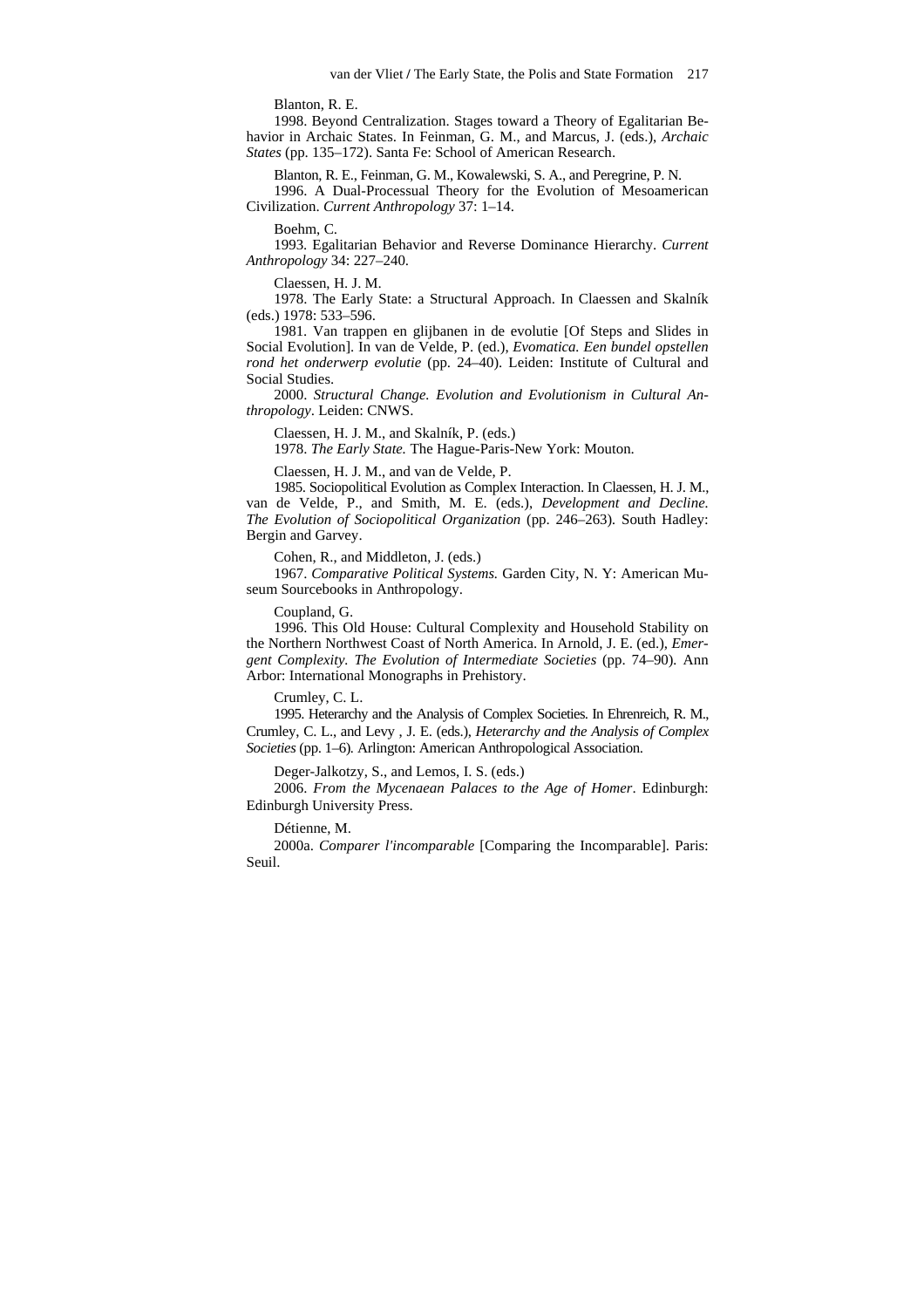2000b. From Practices of Assembly to the Forms of Politics: a Comparative Approach. *Arion* III, 7(3): 1–19.

Dickinson, O.

2006. *The Aegean from Bronze Age to Iron Age. Continuity and Change between the Twelfth and Eighth Centuries B.C*. London and New York: Routledge.

Donlan, W.

1982. The Politics of Generosity in Homer. *Helios* 9: 1–15.

1999. *The Aristocratic Ideal and Selected Papers*. Wauconda, Ill.: Bolchazy-Carducci.

Drews, R.

1983. *Basileus. The Evidence for Kingship in Geometric Greece*. New Haven and London: Yale University Press.

Feinman, G. M.

1995. The Emergence of Inequality. A Focus on Strategies and Processes. In Price, T. D., and Feinman, G. M. (eds.), *Foundations of Inequality* (pp. 255–279)*.* New York and London: Plenum Press.

Ferguson, Y. H.

1991. Chiefdoms to City-States: the Greek Experience. In Earle, T. (ed.), *Chiefdoms: Power, Economy and Ideology* (pp. 169–192)*.* Cambridge etc.: Cambridge University Press.

Finley, M. I.

1967. *The World of Odysseus*. Harmondsworth; Penguin (1<sup>st</sup> edition 1954; rev. 1956; 1967).

Fried, M. H.

1967. *The Evolution of Political Society*. New York: Random House.

Grant, M.

1987. *The Rise of the Greeks.* London: Weidenfeld and Nicholson.

Hagesteijn, R. R., and van der Vliet, E. Ch. L. (eds.)

1981. *Legitimiteit of leugen; achtergronden van macht en gezag in de vroege staat* [Legitimacy or Lie; Backgrounds of Power and Authority in Early States]. Leiden: ICA.

Hallpike, C. R.

1986. *The Principles of Social Evolution*. Oxford: Clarendon.

Hansen, M. H.

1993a (ed.). *The Ancient Greek City-State.* Copenhagen: Det Kongelige Danske Videnskabernes Selskab.

1993b. The *polis* as a Citizen-State. In Hansen 1993a: 7–29.

2006. Polis. *An Introduction to the Ancient Greek City-State*. Oxford: Oxford University Press.

Hoebel, E. A.

1954. *The Law of Primitive Man. A Study in Comparative Legal Dynamics*. Cambridge, Mass.: Harvard University Press.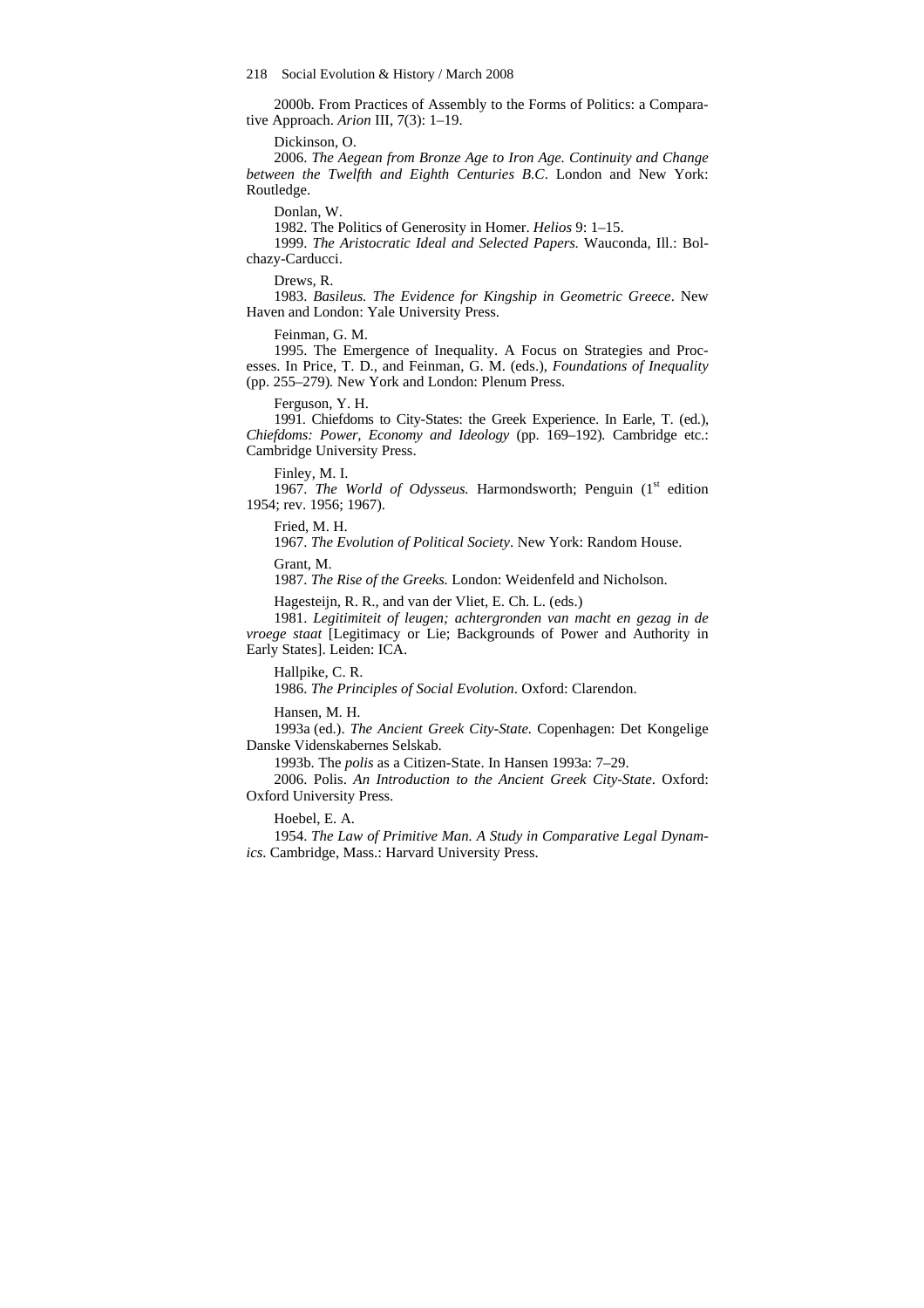#### Hölkeskamp, K.-J.

1999. *Schiedsrichter, Gesetzgeber und Gesetzgebung im archaischen Griechenland* [Arbitrators, Law Makers and Law-Giving in Archaic Greece]. Stuttgart: Steiner.

Jackman, R. W.

1993. *Power without Force. The Political Capacity of Nation-states*. Ann Arbor: Michigan University Press.

Johnson, G. A.

1982. Organizational Structure and Scalar Stress. In Renfrew, C., Rowlands, M. J., and Segraves, B. A. (eds.), *Theory and Explanation in Archaeology. The Southampton Conference* (pp. 389–421)*.* New York etc.: Academic Press.

#### McGlew, J. F.

1993. *Tyranny and Political Culture in Ancient Greece.* Ithaca – London: Cornell University Press.

#### McIntosh, S. K.

1999. Pathways to Complexity: An African Perspective. In McIntosh, S. K. (ed.), *Beyond Chiefdoms. Pathways to Complexity in Africa* (pp. 1–30)*.* Cambridge; Cambridge University Press.

Morris, I.

1987. *Burial and Ancient Society. The Rise of the Greek City-state*. Cambridge etc.: Cambridge University Press.

1998. Archaeology and Archaic Greek History. In Fisher, N., and van Wees, H. (eds.), *Archaic Greece: New Approaches and New Evidence* (pp. 1– 91)*.* London: Duckworth.

2006. The Collapse and Regeneration of Complex Society in Greece, 1500–500 B.C. In Schwartz, G. M., and Nichols, J. J. (eds.), *After Collapse. The Regeneration of Complex Societies* (pp. 72–84)*.* Tucson: University of Arizona Press.

#### Ogden, D.

1997. *The Crooked Kings of Ancient Greece*. London: Duckworth.

Osborne, R.

1997. Law and Laws. How Do We Join up the Dots? In Mithchell, L. G., and Rhodes, P. J. (eds.), *The Development of the* polis *in Archaic Greece* (pp. 74–82)*.* London – New York: Routledge.

Padgett, J. F., and Ansell, C. K.

1993. Robust Action and the Rise of the Medici. *American Journal of Sociology* 98: 1259–1319.

Parsons, T.

1969. *Politics and Social Structure*. New York: Free Press.

Renfrew, C.

1972. *The Emergence of Civilisation. The Cyclades and the Aegean in the Third Millennium B.C.* London: Methuen.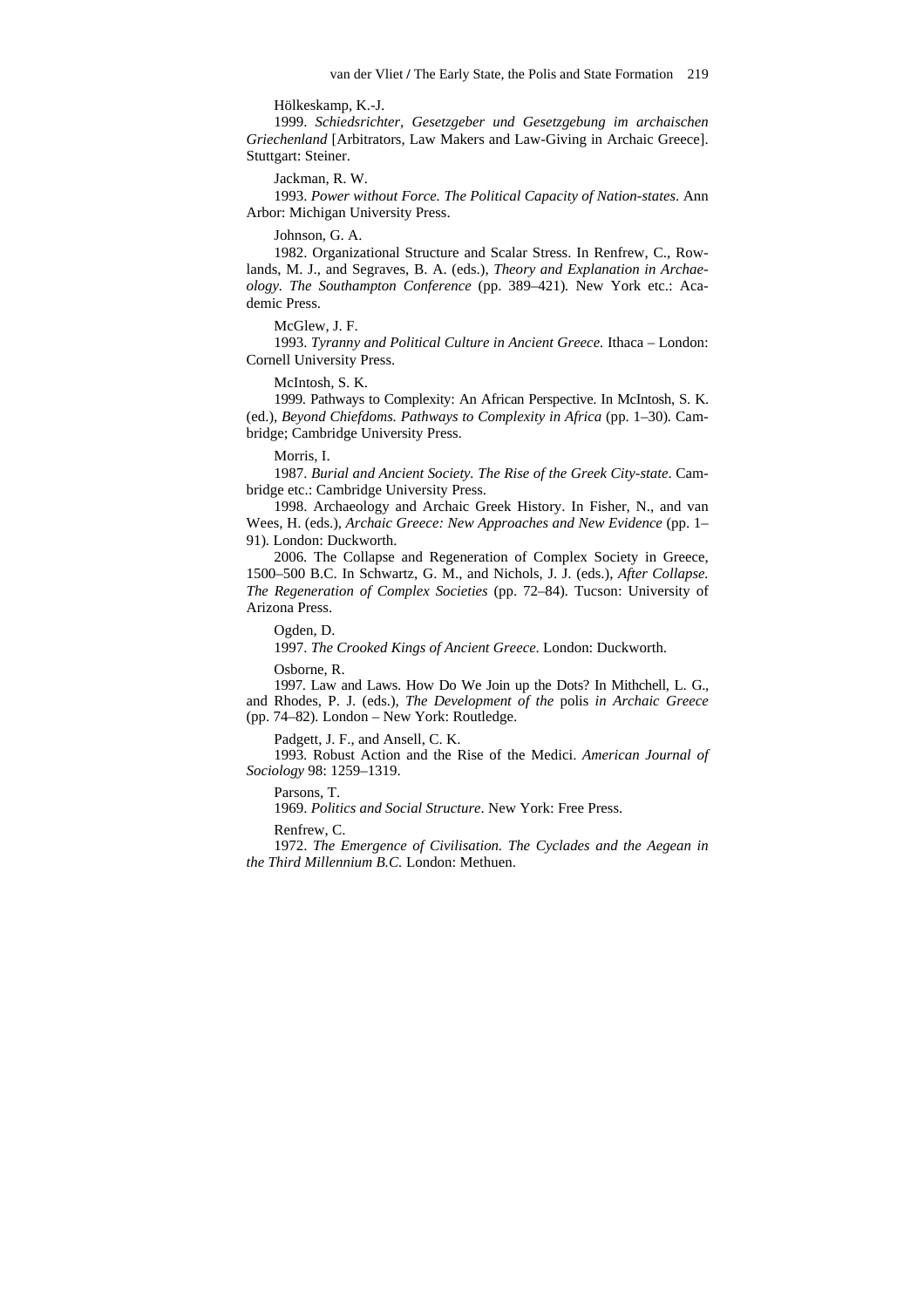1975. Trade as Action at a Distance: Questions of Integration and Communication. In Sabloff, J., and Lamberg-Karlovsky, C. C. (eds.), *Ancient Civilisation and Trade* (pp. 3–59)*.* Albuquerque: University of New Mexico Press.

Ruggie, J. G.

1998. *Constructing World Polity. Essays on International Institutionalization*. London: Routledge.

Runciman, W. G.

1990. Doomed to Extinction: The *polis* as an Evolutionary Dead-End. In Murray, O., and Price, S. (eds.), *The Greek City from Homer to Alexander* (pp. 347–367)*.* Oxford: Clarendon Press.

Ruzé, F.

2003. *Eunomia. À la recherche de l'équité* [Eunomia. Seeking Justice]. Boulogne-sur-Mer/Paris: Maison de la Recherche de l'Université du Littoral/du Boccard.

Service, E. R.

1975. *The Origins of the State and Civilization. The Process of Cultural Evolution*. New York: Norton.

Snodgrass, A.

1980. *Archaic Greece. The Age of Experiment.* London – Melbourne – Toronto: Dent.

1986. Interaction by Design: the Greek City State. In Renfrew, C., and Cherry, J. (eds.), *Peer Polity Interaction and Socio-political Change* (pp. 47– 58)*.* Cambridge etc.: Cambridge University Press.

1993. The rise of the *polis*. The Archaeological Evidence. In Hansen 1993a: 30–40.

Tandy, D. W.

1997. *Warriors into Traders. The Power of the Market in Early Greece.* Berkeley–Los Angeles-London: University of California Press.

Ulf, C.

1990. *Die homerische Gesellschaft. Materialien zur analytischen Beschreibung und historischen Lokalisierung* [Homeric Society. Basics for an Analytical Description and Historical Situation]. München: Beck.

van der Vliet, E. Ch. L.

1980. Staatsvorming: variabelen en hypothesen [State Formation: Variables and Hypotheses]. In Hagesteijn, R. R. (ed.), *Stoeien met Staten* [Romping with States] (pp. 18–36)*.* Leiden: ICA.

1984. Basileus en eunomia [Basileus and Eunomia]. In Claessen, H. J. M. (ed.), *Macht en majesteit. Idee en werkelijkheid van het vroege koningschap* [The Power and the Glory. Idea and Reality of Early Kingship] (pp. 74–86)*.* Utrecht: De Bataafsche Leeuw.

1986. 'Big man', Tyrant, Chief: the Anomalous Starting Point of the State in Classical Greece. In van Bakel, M. A., Hagesteijn, R. R., and van de Velde, P. (eds.), *Private politics. A Multi-Disciplinary Approach to 'Big-Man' Systems* (pp. 117–126)*.* Leiden: Brill.